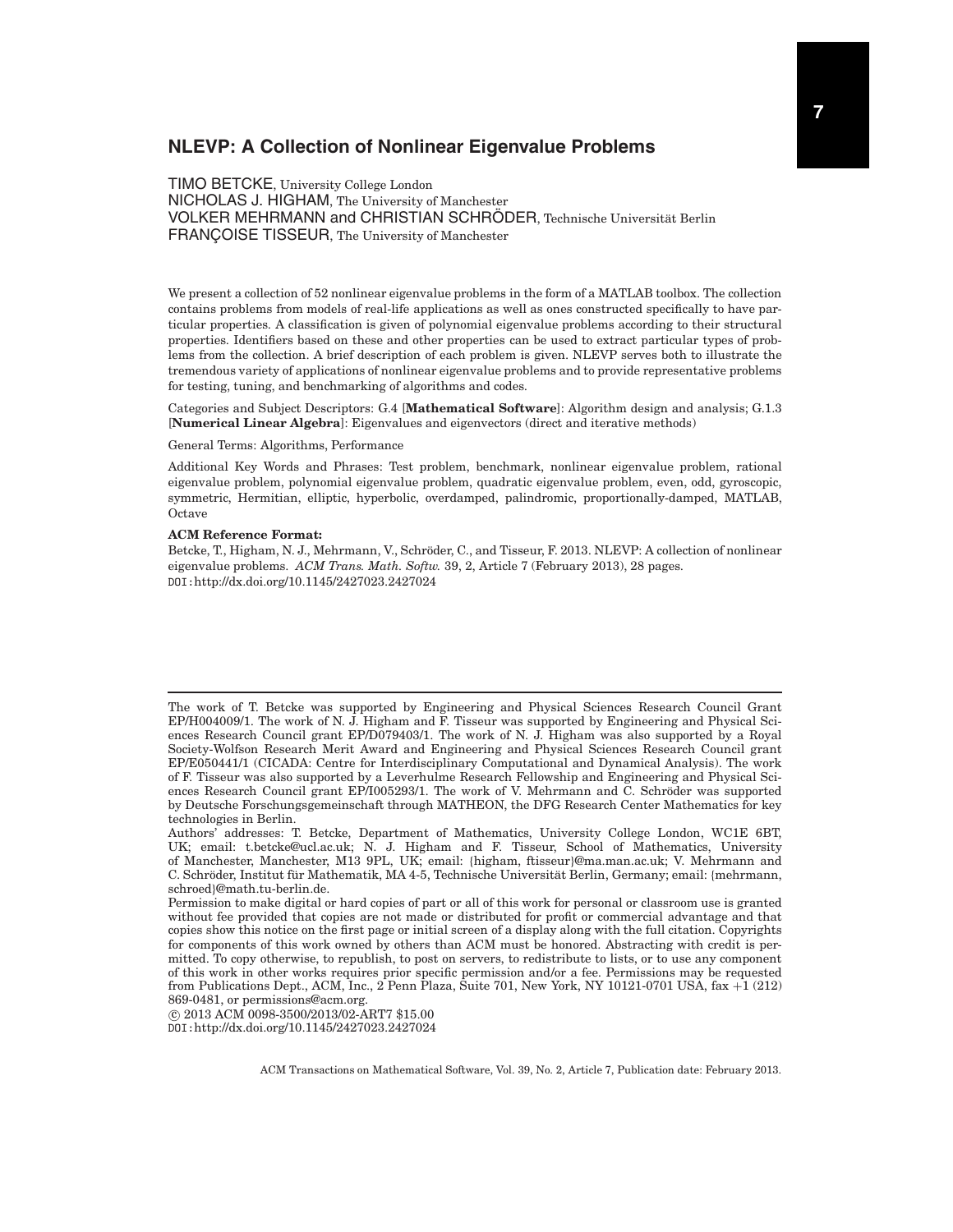## **1. INTRODUCTION**

In many areas of scientific computing collections of problems are available that play an important role in developing algorithms and in testing and benchmarking software. Among the uses of such collections are

- tuning an algorithm to optimize its performance across a wide and representative range of problems;
- testing the correctness of a code against some measure of success, where the latter is typically an error or residual whose nature is suggested by the underlying problem;
- measuring the performance of a code—for example, speed, execution rate, or again an error or residual;
- measuring the robustness of a code, that is, the behavior in extreme situations, such as for very badly scaled and/or ill conditioned data;
- comparing two or more codes with respect these factors.

A collection ideally combines problems artificially constructed to reflect a wide range of possible properties with problems representative of real applications. Problems for which something is known about the solution are always particularly attractive.

The practice of reproducible research, whereby research is published in such a way that the underlying numerical (and other) experiments can be repeated by others, is of growing interest and visibility [Donoho et al. 2009; LeVeque 2009; Mesirov 2010]. Reproducible research is aided by the availability of well documented and maintained benchmark collections.

Two areas that have historically been well endowed with collections of problems implemented in software are linear algebra and optimization. In linear algebra an early collection is ACM Algorithm 694 [Higham 1991], which contains parametrized, mainly dense, test matrices, most of which were later incorporated into the MAT-LAB gallery function. The University of Florida Sparse Matrix Collection is a regularly updated collection of sparse matrices [Davis; Davis and Hu 2011], with over 2200 matrices from practical applications. It includes all the matrices from the earlier Matrix Market repository (although not the matrix generators) [Matrix Market], the Harwell-Boeing collection [Duff et al. 1989] of sparse matrices, and the NEP collection [Bai et al. 1997] of standard and generalized eigenvalue problems. The CONTEST toolbox [Taylor and Higham 2009] produces adjacency matrices describing random networks. In optimization we mention just the collections in the widely used Cute and Cuter testing environments [Bongartz et al. 1995; Gould et al. 2003], though various other, sometimes more specialized, collections are available.

The growing interest in nonlinear eigenvalue problems has created the need for a collection of problems in this area. The standard form of a nonlinear eigenvalue problem is  $F(\lambda)x = 0$ , where  $F: \mathbb{C} \to \mathbb{C}^{m \times n}$  is a given matrix-valued function and  $\lambda \in \mathbb{C}$  and the nonzero vector  $x \in \mathbb{C}^n$  are the sought eigenvalue and eigenvector, respectively. Rational and polynomial functions are of particular interest, the most practically important case being the quadratic  $Q(\lambda) = \lambda^2 A + \lambda B + C$ , which corresponds to the quadratic eigenvalue problem. For recent surveys on nonlinear eigenproblems see Mehrmann and Voss [2004] and Tisseur and Meerbergen [2001]. Associated with an  $n \times n$  matrix quadratic  $Q(\lambda)$  are the matrix equations  $X^2A + XB + C = 0$  and  $AX^2 + BX + C = 0$ , where the unknown  $X \in \mathbb{C}^{n \times n}$  is called a solvent [Dennis et al. 1976; Gohberg et al. 2009; Higham and Kim 2000]. Thus a matrix polynomial  $P(\lambda)$  defines both an eigenvalue problem and two matrix equations.

We have built a collection of nonlinear eigenvalue problems from a variety of sources. Some are from models of real-life applications, while others have been constructed specifically to have particular properties. Many of the matrices have been used in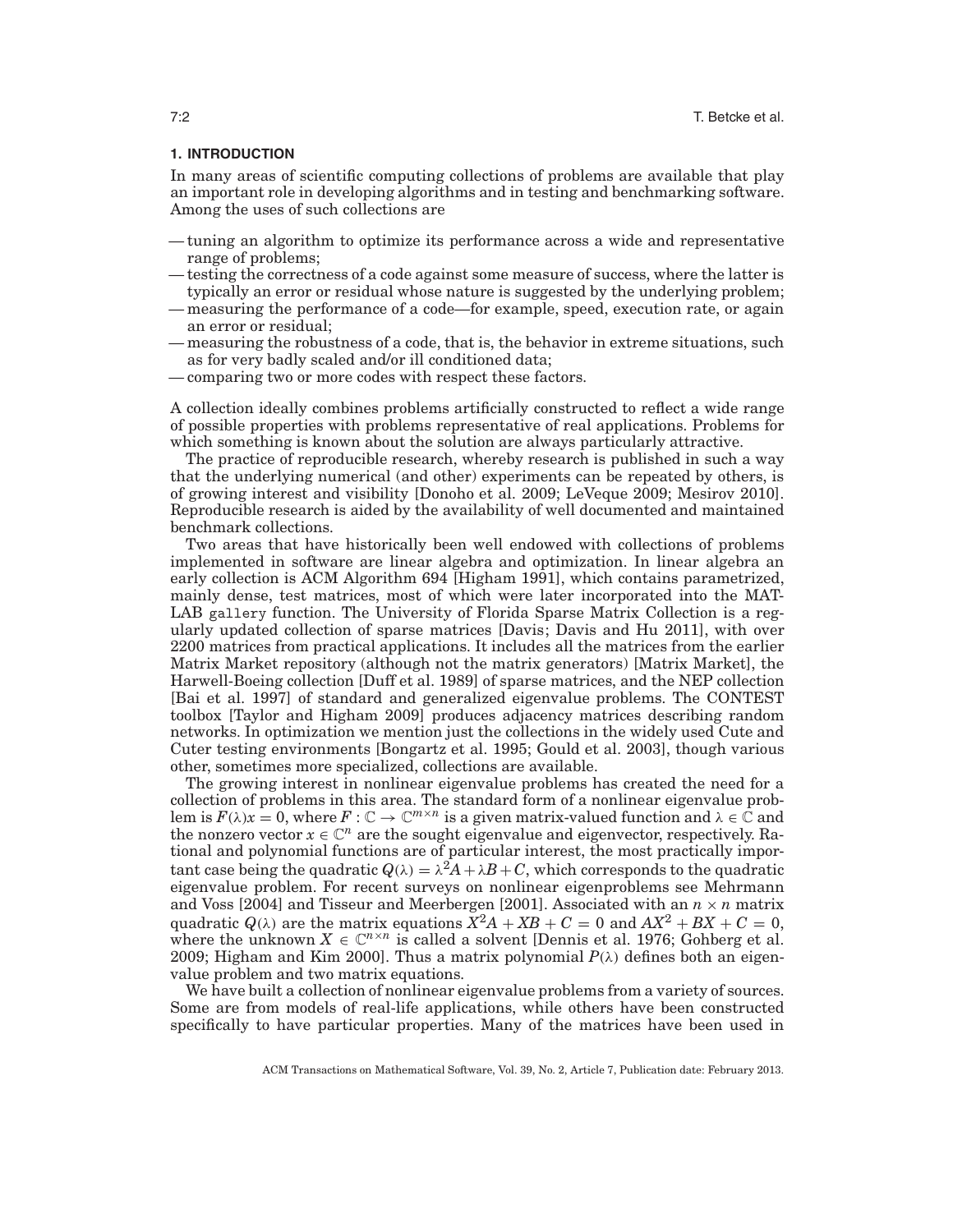NLEVP: A Collection of Nonlinear Eigenvalue Problems 7:3

|                                           | Table I. Problems Available in the Collection<br>and Their Identifiers |  |  |
|-------------------------------------------|------------------------------------------------------------------------|--|--|
| qep                                       | quadratic eigenvalue problem                                           |  |  |
| pep                                       | polynomial eigenvalue problem                                          |  |  |
| rep                                       | rational eigenvalue problem                                            |  |  |
| other nonlinear eigenvalue problem<br>nep |                                                                        |  |  |
|                                           |                                                                        |  |  |

previous papers to test numerical algorithms. In order to provide focus and keep the collection to a manageable size we have chosen to exclude linear problems from the collection. The problems range from the old, such as the wing problem from the classic 1938 book of Frazer, Duncan, and Collar [Frazer et al. 1938], to the very recent, notably several problems from research in 3D vision that are not yet well known in the numerical analysis community.

Nonlinear eigenvalue problems are often highly structured, and it is important to take account of the structure both in developing the theory and in designing numerical methods. We therefore provide a thorough classification of our problems that records the most relevant structural properties.

We have chosen to implement the collection in MATLAB, as a toolbox, recognizing that it is straightforward to convert the matrices into a format that can be read by other languages by using either the built-in MATLAB I/O functions or those provided in Matrix Market. Care has been taken to make the toolbox compatible with GNU Octave [GNU Octave]. A criterion for inclusion of problems is that the underlying MATLAB code and data files are not too large, since we want to provide the toolbox as a single file that can be downloaded in a reasonable time.

The NLEVP toolbox is available, as both a zip file and a tar file.<sup>1</sup> For details of how to install and use the toolbox see Betcke et al. [2011].

In Section 2 we explain how we classify the problems through identifiers that can be used to extract specific types of problem from the collection. The main features of the problems are described in Section 3, while Section 4 describes the design of the toolbox. Conclusions are given in Section 5.

### **2. IDENTIFIERS**

We give in Table I a list of identifiers for the types of problems available in the collection and in Table II a list of identifiers that specify the properties of problems in the collection. These properties can be used to extract specialized subsets of the collection for use in numerical experiments. All the identifiers are case insensitive. In the next two subsections we briefly recall some relevant definitions and properties of nonlinear eigenproblems.

## **2.1. Nonlinear Eigenproblems**

The *polynomial eigenvalue problem* (PEP) is to find scalars  $\lambda$  and nonzero vectors  $x$ and *y* satisfying  $P(\lambda)x = 0$  and  $y^*P(\lambda) = 0$ , where

$$
P(\lambda) = \sum_{i=0}^{k} \lambda^{i} A_{i}, \qquad A_{i} \in \mathbb{C}^{m \times n}, \quad A_{k} \neq 0
$$
 (1)

<sup>1</sup>http://www.mims.manchester.ac.uk/research/numerical-analysis/nlevp.html.

ACM Transactions on Mathematical Software, Vol. 39, No. 2, Article 7, Publication date: February 2013.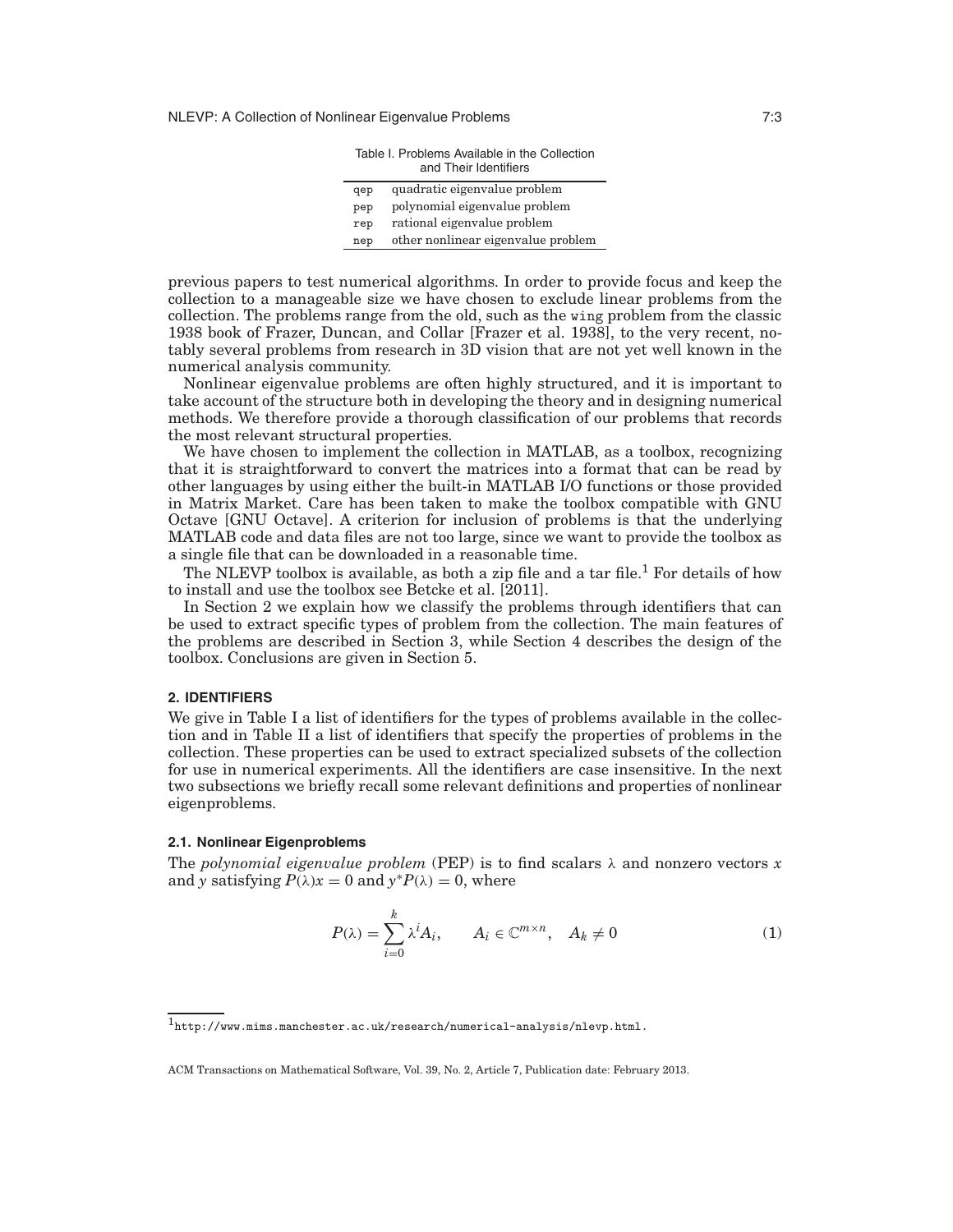| nonregular          | symmetric          | hyperbolic            |
|---------------------|--------------------|-----------------------|
| real                | hermitian          | elliptic              |
| nonsquare           | $T$ -even          | overdamped            |
| sparse              | $*$ -even          | proportionally-damped |
| scalable            | T-odd              | gyroscopic            |
| parameter-dependent | *-odd              |                       |
| solution            | T-palindromic      |                       |
| random              | *-palindromic      |                       |
|                     | T-anti-palindromic |                       |
|                     | *-anti-palindromic |                       |

Table II. List of Identifiers for the Problem Properties

is an  $m \times n$  matrix polynomial of degree  $k$ . Here,  $x$  and  $y$  are right and left eigenvectors corresponding to the eigenvalue  $\lambda$ . The *reversal* of the matrix polynomial (1) is defined by

$$
rev(P(\lambda)) = \lambda^{k} P(1/\lambda) = \sum_{i=0}^{k} \lambda^{k-i} A_{i}.
$$

A PEP is said to have an eigenvalue  $\infty$  if zero is an eigenvalue of rev( $P(\lambda)$ ).

A *quadratic eigenvalue problem* (QEP) is a PEP of degree *k* = 2. For a survey of QEPs see Tisseur and Meerbergen [2001]. Polynomial and quadratic eigenproblems are identified by pep and qep, respectively, in the collection (see Table I), and any problem of type qep is automatically also of type pep.

The matrix function  $R(\lambda) \in \mathbb{C}^{m \times n}$  whose elements are rational functions

$$
r_{ij}(\lambda) = \frac{p_{ij}(\lambda)}{q_{ij}(\lambda)}, \qquad 1 \le i \le m, \quad 1 \le j \le n,
$$

where  $p_{ij}(\lambda)$  and  $q_{ij}(\lambda)$  are scalar polynomials of the same variable and  $q_{ij}(\lambda) \neq 0$ , defines a *rational eigenvalue problem* (REP) *R*(λ)*x* = 0 [Kublanovskaya 1999]. Unlike for PEPs there is no standard format for specifying REPs. For the collection we use the form

$$
R(\lambda) = P(\lambda)Q(\lambda)^{-1},
$$

where  $P(\lambda)$  and  $Q(\lambda)$  are matrix polynomials, or the less general form (often encountered in practice)

$$
R(\lambda) = A + \lambda B + \sum_{i=1}^{k-1} \frac{\lambda}{\sigma_i - \lambda} C_i,
$$
\n(2)

where *A*, *B*, and the  $C_i$  are  $m \times n$  matrices, and the  $\sigma_i$  are the poles. Which form is used is specified in the help for the M-file defining the problem. Rational eigenproblems are identified by rep in the collection.

As mentioned in the introduction, PEPs and REPs are special cases of *nonlinear eigenvalue problems* (NEPs)  $F(\lambda)x = 0$ , where  $F : \mathbb{C} \to \mathbb{C}^{m \times n}$ . A convenient general form for expressing an NEP is

$$
F(\lambda) = \sum_{i=0}^{k} f_i(\lambda) A_i,
$$
\n(3)

where the  $f_i : \mathbb{C} \to \mathbb{C}$  are nonlinear functions and  $A_i \in \mathbb{C}^{m \times n}$ . Any problem that is not polynomial, quadratic, or rational is identified by nep in the collection (see Table I).

ACM Transactions on Mathematical Software, Vol. 39, No. 2, Article 7, Publication date: February 2013.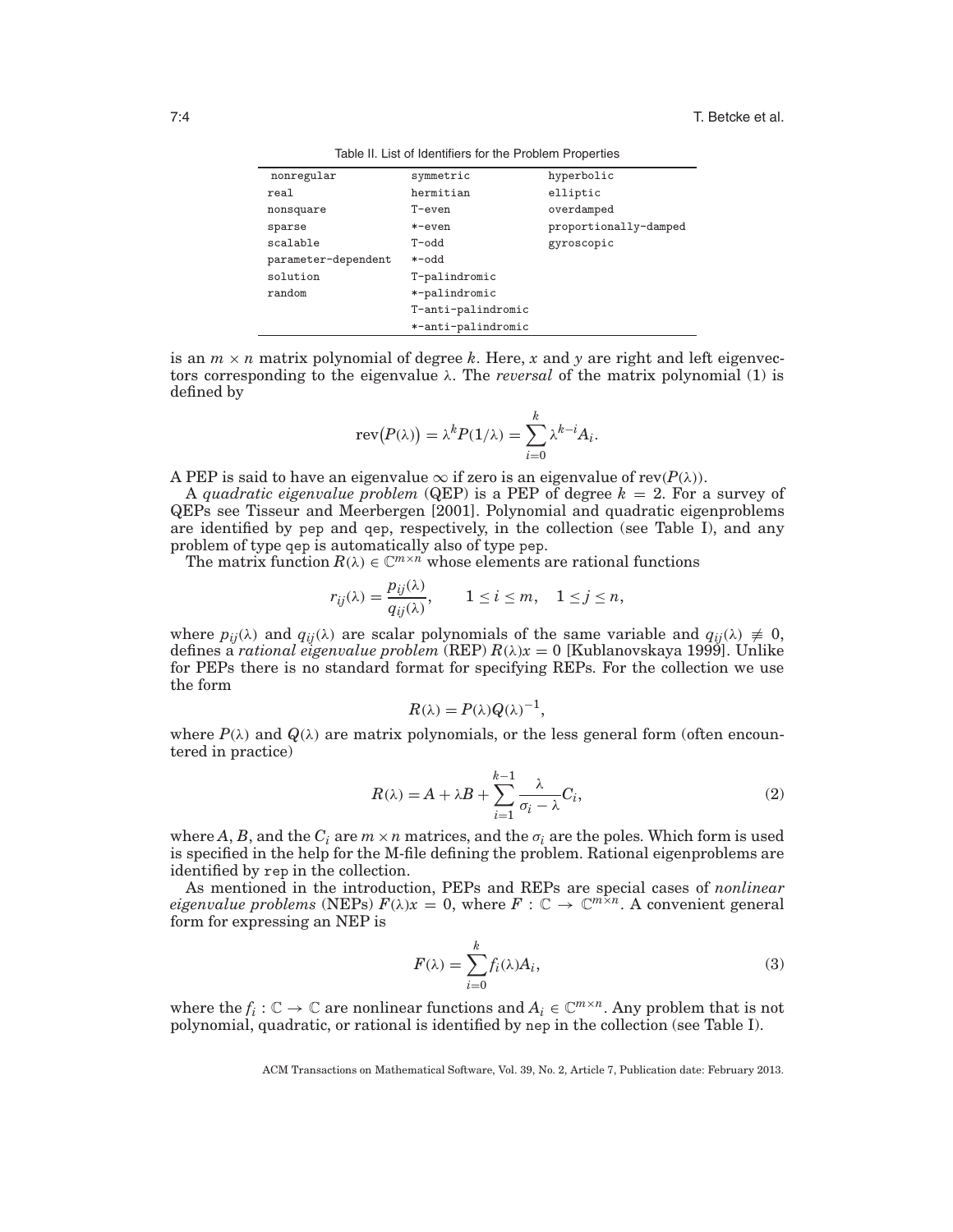Table III. Some Identifiers and the Corresponding Spectral Properties

| For parameter-dependent problems, the problem is classified as real or hermitian |
|----------------------------------------------------------------------------------|
| if it is so for real values of the parameter                                     |

| Identifier | Property of $F(\lambda) \in \mathbb{C}^{m \times n}$ | Spectral properties                                               |
|------------|------------------------------------------------------|-------------------------------------------------------------------|
| real       | $F(\lambda) = F(\overline{\lambda})$                 | eigenvalues real or come in pairs $(\lambda, \overline{\lambda})$ |
| symmetric  | $m = n, (F(\lambda))^{T} = F(\lambda)$               | none unless $F$ is real                                           |
| hermitian  | $m = n$ , $(F(\lambda))^* = F(\overline{\lambda})$   | eigenvalues real or come in pairs $(\lambda, \overline{\lambda})$ |

Table IV. Some Identifiers and the Corresponding Spectral Symmetry Properties

| Identifier         | Property of $P(\lambda)$          | Eigenvalue pairing               |
|--------------------|-----------------------------------|----------------------------------|
| $T$ -even          | $P^T(-\lambda) = P(\lambda)$      | $(\lambda, -\lambda)$            |
| $*$ -even          | $P^*(-\lambda) = P(\lambda)$      | $(\lambda, -\overline{\lambda})$ |
| $T$ -odd           | $P^T(-\lambda) = -P(\lambda)$     | $(\lambda, -\lambda)$            |
| $+$ -odd           | $P^*(-\lambda) = -P(\lambda)$     | $(\lambda, -\overline{\lambda})$ |
| T-palindromic      | $revP^{T}(\lambda) = P(\lambda)$  | $(\lambda, 1/\lambda)$           |
| *-palindromic      | $revP^*(\lambda) = P(\lambda)$    | $(\lambda, 1/\lambda)$           |
| T-anti-palindromic | $revP^{T}(\lambda) = -P(\lambda)$ | $(\lambda, 1/\lambda)$           |
| *-anti-palindromic | $revP^*(\lambda) = -P(\lambda)$   | $(\lambda, 1/\lambda)$           |

## **2.2. Some Definitions and Properties**

Nonlinear eigenproblems are said to be *regular* if  $m = n$  and  $\det(F(\lambda)) \neq 0$ , and *nonregular* otherwise. Recall that a regular PEP possesses *nk* (not necessarily distinct) eigenvalues [Gohberg et al. 2009], including infinite eigenvalues. As the majority of problems in the collection are regular we identify only nonregular problems, for which the identifier is nonregular.

The identifiers real, hermitian, and symmetric are defined in Table III. For PEPs, the real identifier corresponds to *P* having real coefficient matrices, while hermitian corresponds to Hermitian (but not all real) coefficient matrices. Similarly, symmetric indicates (complex) symmetric coefficient matrices, and the real identifier is added if the coefficient matrices are real symmetric. For problems that are parameterdependent the identifiers real and hermitian are used if the problem is real or Hermitian for real values of the parameter.

Definitions of identifiers for odd-even and palindromic-like square matrix polynomials, together with the special symmetry properties of their spectra [Mackey et al. 2006] are given in Table IV.

*Gyroscopic* systems of the form  $Q(\lambda) = \lambda^2 M + \lambda G + K$  with M, K Hermitian,  $M > 0$ , and  $G = -G^*$  skew-Hermitian are a subset of \*-even (*T*-even when the coefficient matrices are real) QEPs and are identified with gyroscopic. Here, for a Hermitian matrix *A*, we write  $A > 0$  to denote that *A* is positive definite and  $A \geq 0$  to denote that *A* is positive semidefinite. When *K* > 0 the eigenvalues of *Q* are purely imaginary and semisimple [Duffin 1960; Lancaster 1966] and the quadratic  $Q(i\lambda)$  is hyperbolic.

A Hermitian matrix polynomial  $P(\lambda)$  is *hyperbolic* if there exists  $\mu \in \mathbb{R} \cup \{\infty\}$ such that  $P(\mu)$  is positive definite and for every nonzero  $x \in \mathbb{C}^n$  the scalar equation  $x*P(\lambda)x = 0$  has *k* distinct zeros in  $\mathbb{R} \cup \{\infty\}$ . All the eigenvalues of such a *P* are real, semisimple, and grouped in *k* intervals, each of them containing *n* eigenvalues [Al-Ammari and Tisseur 2012; Higham et al. 2009; Markus 1988]. These polynomials are identified in the collection by hyperbolic. *Overdamped* systems  $Q(\lambda) = \lambda^2 M + \lambda C + K$ are particular hyperbolic QEPs for which  $M > 0, C > 0$ , and  $K \ge 0$ ; they have the identifier overdamped. Finally, a QEP is said to be *proportionally damped* when *M*, *C*, and *K* are simultaneously diagonalizable by congruence or strict equivalence [Lancaster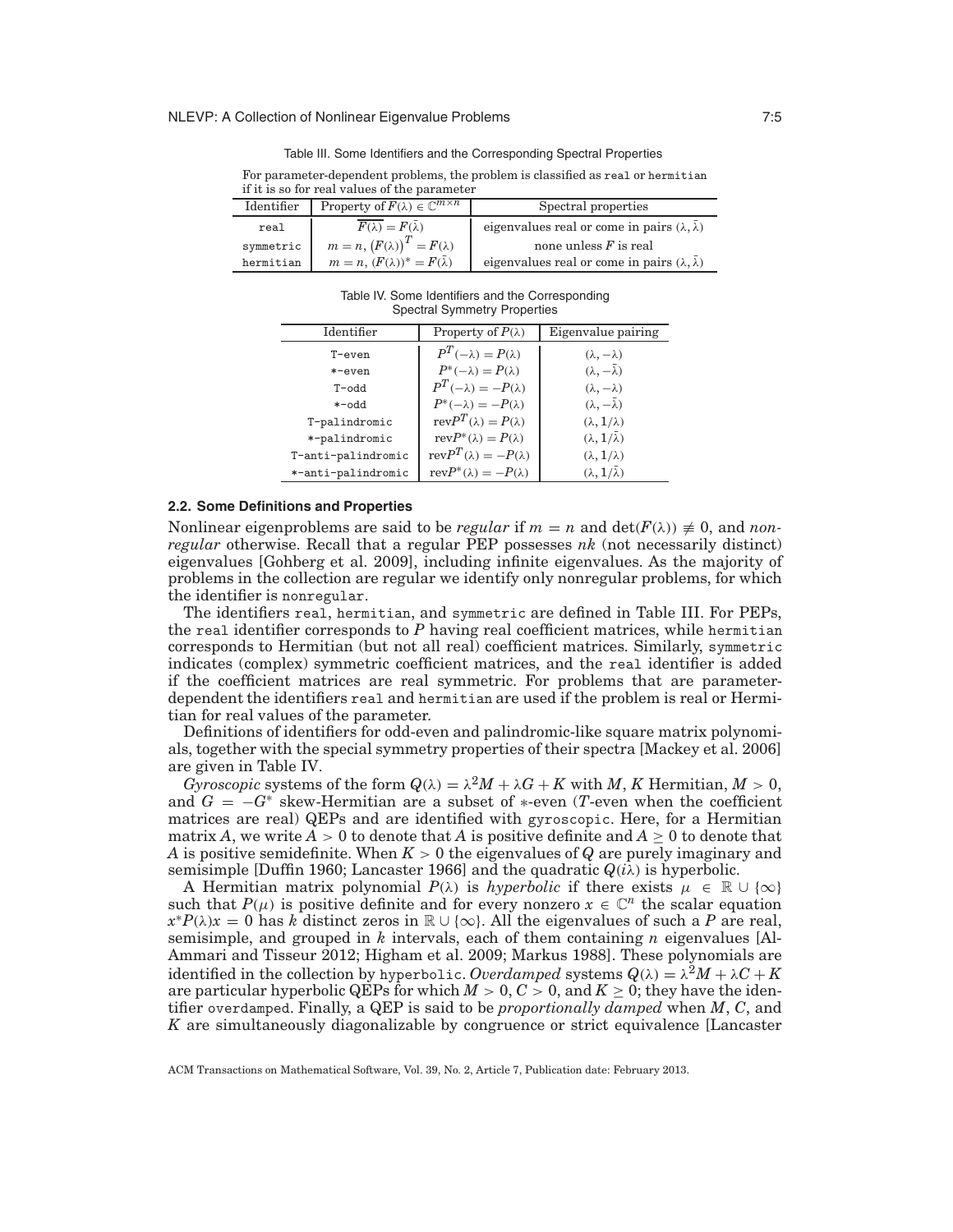| acoustic_wave_1d   | acoustic_wave_2d | bicycle     | bilby          |
|--------------------|------------------|-------------|----------------|
| cd_player          | closed_loop      | concrete    | damped_beam    |
| dirac              | foundation       | gen_hyper2  | gen_tantipal2  |
| gen_tpal2          | intersection     | hospital    | metal_strip    |
| mobile_manipulator | omnicam1         | omnicam2    | pdde_stability |
| power_plant        | qep1             | qep2        | qep3           |
| qep4               | qep5             | railtrack   | railtrack2     |
| relative_pose_6pt  | schrodinger      | shaft       | sign1          |
| sign2              | sleeper          | speaker_box | spring         |
| spring_dashpot     | surveillance     | wing        | wiresaw1       |
| wiresaw2           |                  |             |                |

Table VI. Other Eigenvalue Problems

| Polynomial, degree $> 3$ | butterfly        | mirror       | orr_sommerfeld    |
|--------------------------|------------------|--------------|-------------------|
|                          | planar_waveguide | plasma_drift | relative_pose_5pt |
| Nonsquare polynomial     | qep4             | surveillance |                   |
| Nonregular polynomial    | qep4             | qep5         | surveillance      |
| Rational                 | loaded_string    |              |                   |
| Nonlinear                | fiber            | gun          | hadeler           |
|                          | time_delay       |              |                   |
|                          |                  |              |                   |

and Zaballa 2009] (a sufficient condition for which is that  $C = \alpha M + \beta K$  with M and *K* simultaneously diagonalizable, hence the name), and such a QEP is identified by proportionally-damped.

Hermitian matrix polynomials  $P(\lambda)$  with even degree *k* that are *elliptic*, that is,  $P(\lambda) > 0$  for all  $\lambda \in \mathbb{R}$  [Markus 1988, Section 34], are identified by elliptic. Elliptic matrix polynomials have nonreal eigenvalues.

The identifier sparse is used if the defining matrices are stored in the MATLAB sparse format. Problems that depend on one or more parameters are identified with parameter-dependent. Problems for which random numbers are used in the construction are identified with random. A separate identifier, scalable, is used to denote that the problem dimension (or an approximation of it) is a parameter. For parameterdependent problems a default value of the parameter is provided, typically being a value used in previously published experiments.

For some problems a *supposed* solution is optionally returned, comprising eigenvalues and/or eigenvectors that are exactly known, approximate, or computed. These problems are identified with solution. The documentation for the problem provides information on the nature of the supposed solution.

Tables V and VI identify the QEPs, the PEPs that are of degree at least 3, the nonsquare PEPs, the REPs, and the nonlinear but nonpolynomial and nonrational problems in the collection.

#### **3. COLLECTION OF PROBLEMS**

This section contains a brief description of all the problems in the collection. The identifiers for the problem properties are listed inside curly brackets after the name of each problem. The problems are summarized in Table VII.

We use the following notation.  $A \otimes B$  denotes the Kronecker product of  $A$  and  $B$ , namely the block matrix (*aijB*) [Higham 2008, Sec. B.13]. The *i*th unit vector (that is, the *i*th column of the identity matrix) is denoted by *ei*.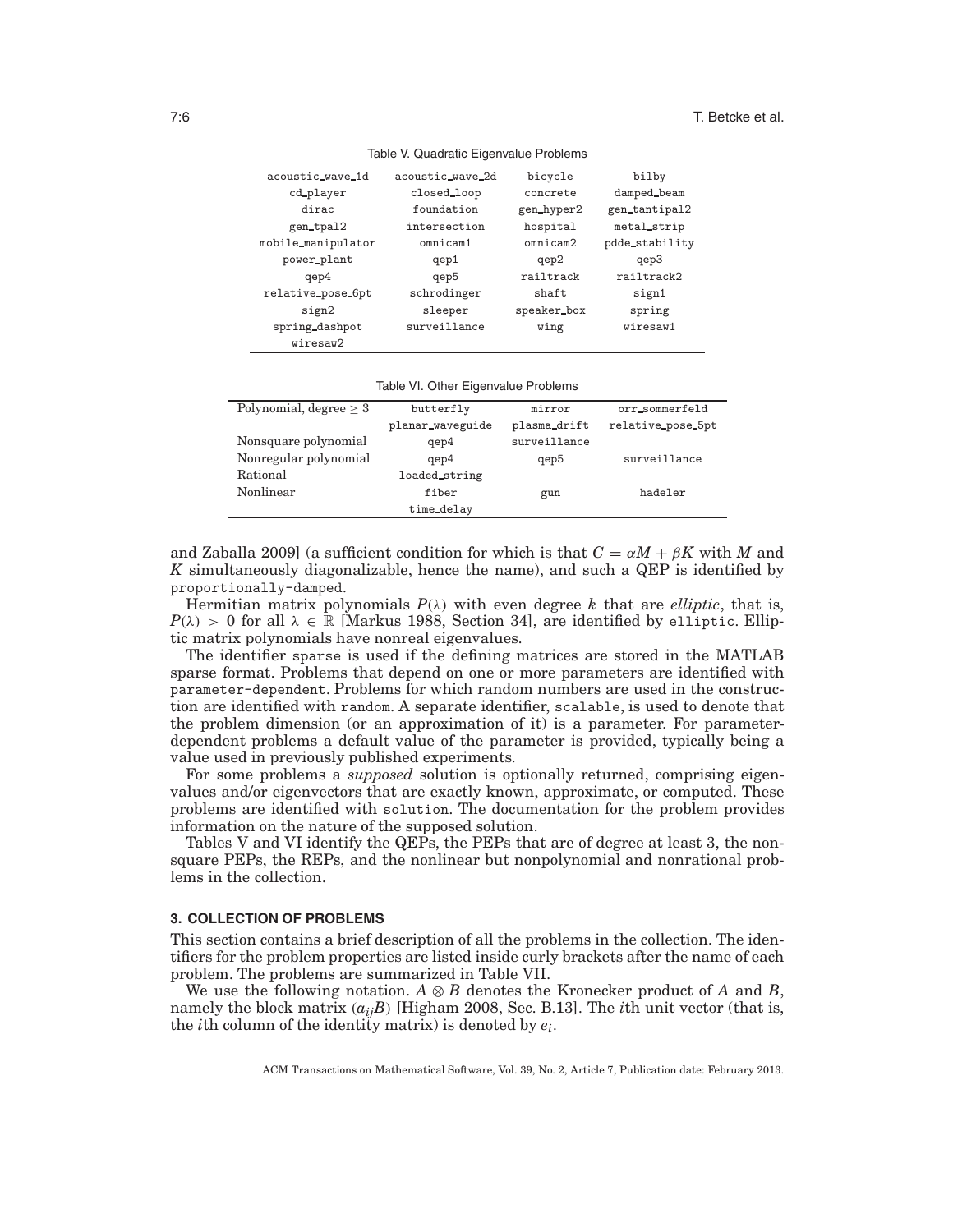| acoustic_wave_1d   | QEP from acoustic wave problem in 1 dimension.                               |
|--------------------|------------------------------------------------------------------------------|
| acoustic_wave_2d   | QEP from acoustic wave problem in 2 dimensions.                              |
| bicycle            | 2-by-2 QEP from the Whipple bicycle model.                                   |
| bilby              | 5-by-5 QEP from bilby population model.                                      |
| butterfly          | Quartic matrix polynomial with T-even structure.                             |
| cd_player          | QEP from model of CD player.                                                 |
| closed_loop        | 2-by-2 QEP associated with closed-loop control system.                       |
| concrete           | Sparse QEP from model of a concrete structure.                               |
| damped_beam        | QEP from simply supported beam damped in the middle.                         |
| dirac              | <b>QEP</b> from Dirac operator.                                              |
| fiber              | NEP from fiber optic design.                                                 |
| foundation         | Sparse QEP from model of machine foundations.                                |
| gen_hyper2         | Hyperbolic QEP constructed from prescribed eigenpairs.                       |
| gen_tantipal2      | T-anti-palindromic QEP with eigenvalues on the unit circle.                  |
| gen_tpal2          | T-palindromic QEP with prescribed eigenvalues on the unit circle.            |
| gun                | NEP from model of a radio-frequency gun cavity.                              |
| hadeler            | NEP due to Hadeler.                                                          |
| intersection       | 10-by-10 QEP from intersection of three surfaces.                            |
| hospital           | QEP from model of Los Angeles Hospital building.                             |
| loaded_string      | REP from finite element model of a loaded vibrating string.                  |
| metal_strip        | QEP related to stability of electronic model of metal strip.                 |
| mirror             | Quartic PEP from calibration of cadioptric vision system.                    |
| mobile_manipulator | QEP from model of 2-dimensional 3-link mobile manipulator.                   |
| omnicam1           | 9-by-9 QEP from model of omnidirectional camera.                             |
| omnicam2           | 15-by-15 QEP from model of omnidirectional camera.                           |
| orr_sommerfeld     | Quartic PEP arising from Orr-Sommerfeld equation.                            |
| pdde_stability     | QEP from stability analysis of discretized PDDE.                             |
| planar_waveguide   | Quartic PEP from planar waveguide.                                           |
| plasma_drift       | Cubic PEP arising in Tokamak reactor design.                                 |
| power_plant        | 8-by-8 QEP from simplified nuclear power plant problem.                      |
| qep1               | 3-by-3 QEP with known eigensystem.                                           |
| qep2               | 3-by-3 QEP with known, nontrivial Jordan structure.                          |
| qep3               | 3-by-3 parametrized QEP with known eigensystem.                              |
| qep4               | 3-by-4 QEP with known, nontrivial Jordan structure.                          |
| qep5               | 3-by-3 nonregular QEP with known Smith form.                                 |
| railtrack          | QEP from study of vibration of rail tracks.                                  |
| railtrack2         | Palindromic QEP from model of rail tracks.                                   |
| relative_pose_5pt  | Cubic PEP from relative pose problem in computer vision.                     |
| relative_pose_6pt  | QEP from relative pose problem in computer vision.                           |
| schrodinger        | <b>QEP</b> from Schrodinger operator.                                        |
| shaft              | QEP from model of a shaft on bearing supports with a damper.                 |
| sign1              | QEP from rank-1 perturbation of sign operator.                               |
| sign2              | QEP from rank-1 perturbation of $2 \cdot \sin(x) + \text{sign}(x)$ operator. |
| sleeper            | QEP modelling a railtrack resting on sleepers.                               |
| speaker_box        | QEP from model of a speaker box.                                             |
| spring             | QEP from finite element model of damped mass-spring system.                  |
| spring_dashpot     | QEP from model of spring/dashpot configuration.                              |
| surveillance       | 21-by-16 QEP from surveillance camera callibration.                          |
| time_delay         | 3-by-3 NEP from time-delay system.                                           |
| wing               | 3-by-3 QEP from analysis of oscillations of a wing in an airstream.          |
| wiresaw1           | Gyroscopic QEP from vibration analysis of a wiresaw.                         |
| wiresaw2           | QEP from vibration analysis of wiresaw with viscous damping.                 |

Table VII. Problems in NLEVP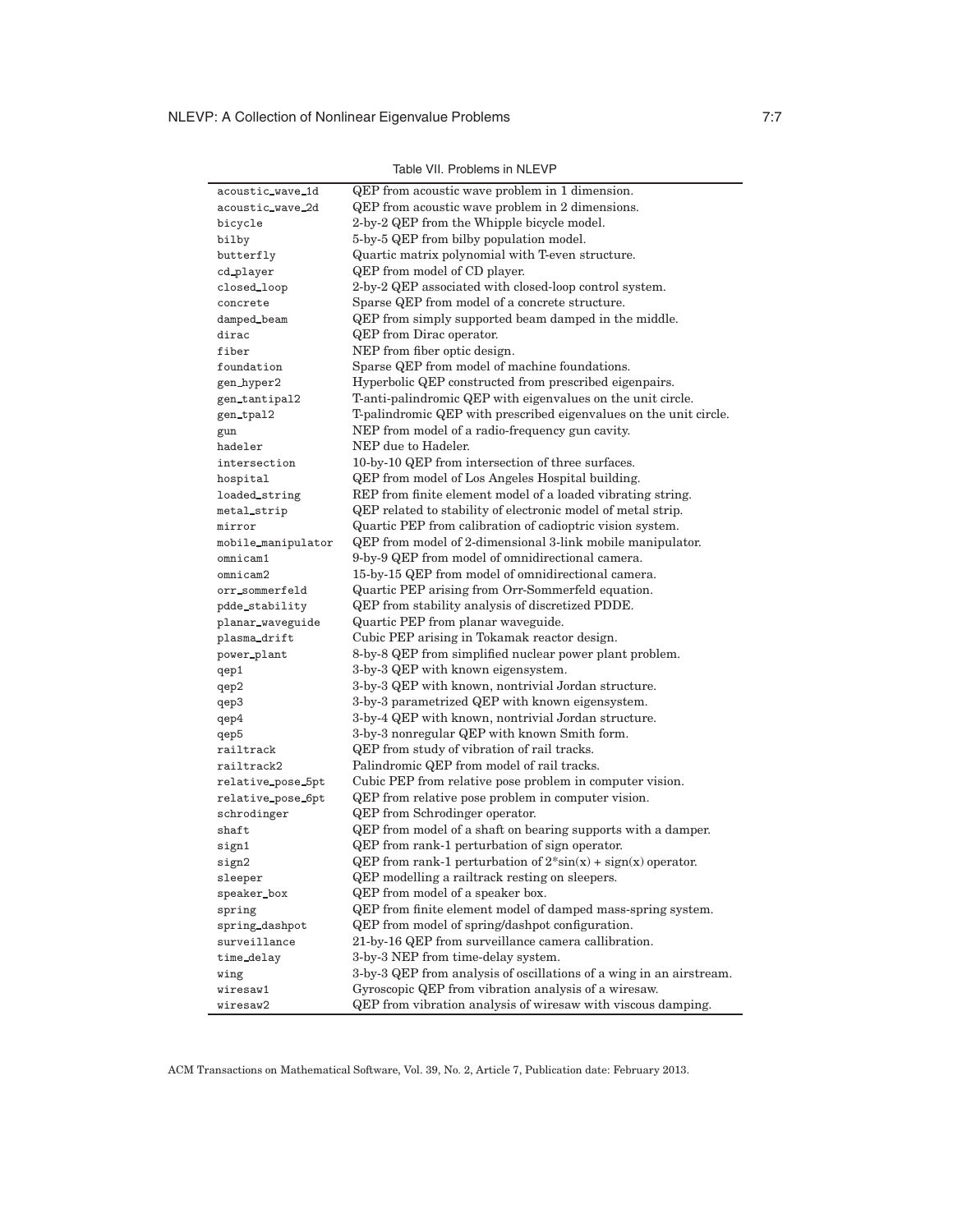acoustic wave 1d {pep, qep, symmetric, \*-even, parameter-dependent, sparse, scalable}. This quadratic matrix polynomial  $Q(\lambda) = \lambda^2 M + \lambda C + K$  arises from the finite element discretization of the time-harmonic wave equation  $-\Delta p - (2\pi f/c)^2 p = 0$ for the acoustic pressure *p* in a bounded domain, where the boundary conditions are partly Dirichlet (*p* = 0) and partly impedance  $\left(\frac{\partial p}{\partial n} + \frac{2\pi i f}{\zeta}p = 0\right)$  [Chaitin-Chatelin and van Gijzen 2006]. Here, *f* is the frequency, *c* is the speed of sound in the medium, and  $\zeta$  is the (possibly complex) impedance. We take  $c = 1$  as in Chaitin-Chatelin and van Gijzen [2006]. The eigenvalues of *Q* are the resonant frequencies of the system, and for the given problem formulation they lie in the upper half of the complex plane. For more on the discretization of acoustics problems see, for example, Harari et al. [1996].

On the 1D domain [0, 1] the  $n \times n$  matrices are defined by

$$
M=-4\pi^2\frac{1}{n}\left(I_n-\frac{1}{2}e_ne_n^T\right),\quad C=2\pi i\frac{1}{\zeta}\,e_ne_n^T,\quad K=n\begin{bmatrix}2&-1& &\\-1&\ddots&\ddots&\\&\ddots&2&-1\\&&-1&1\end{bmatrix}.
$$

acoustic\_wave\_2d {pep, qep, symmetric, \*-even, parameter-dependent, sparse, scalable}. A 2D version of Acoustic wave 1D. On the unit square  $[0,1] \times [0,1]$  with mesh size *h* the  $n \times n$  coefficient matrices of  $Q(\lambda)$  with  $n = \frac{1}{h}$  $\left(\frac{1}{h} - 1\right)$  are given by

$$
M = -4\pi^2 h^2 I_{m-1} \otimes \left( I_m - \frac{1}{2} e_m e_m^T \right), \quad D = 2\pi i \frac{h}{\zeta} I_{m-1} \otimes \left( e_m e_m^T \right),
$$
  

$$
K = I_{m-1} \otimes D_m + T_{m-1} \otimes \left( -I_m + \frac{1}{2} e_m e_m^T \right),
$$

where  $\otimes$  denotes the Kronecker product,  $m = 1/h$ ,  $\zeta$  is the (possibly complex) impedance, and

$$
D_m = \begin{bmatrix} 4 & -1 & & \\ -1 & \ddots & \ddots & \\ & \ddots & 4 & -1 \\ & & -1 & 2 \end{bmatrix} \in \mathbb{R}^{m \times m}, \quad T_{m-1} = \begin{bmatrix} 0 & 1 & & \\ 1 & \ddots & \ddots & \\ & \ddots & \ddots & 1 \\ & & 1 & 0 \end{bmatrix} \in \mathbb{R}^{(m-1) \times (m-1)}.
$$

The eigenvalues of *Q* are the resonant frequencies of the system, and for the given problem formulation they lie in the upper half of the complex plane.

 $\boxed{\text{bicyclic}}$  {pep, qep, real, parameter-dependent}. This is a  $2 \times 2$  quadratic polynomial arising in the study of bicycle self-stability [Meijaard et al. 2007]. The linearized equations of motion for the Whipple bicycle model can be written as

$$
M\ddot{q} + C\dot{q} + Kq = f,
$$

where *M* is a symmetric mass matrix, the nonsymmetric damping matrix  $C = vC_1$  is linear in the forward speed *v*, and the stiffness matrix  $K = gK_0 + v^2K_2$  is the sum of two parts: a velocity independent symmetric part  $gK_0$  proportional to the gravitational acceleration *g* and a nonsymmetric part  $v^2 K_2$  quadratic in the forward speed.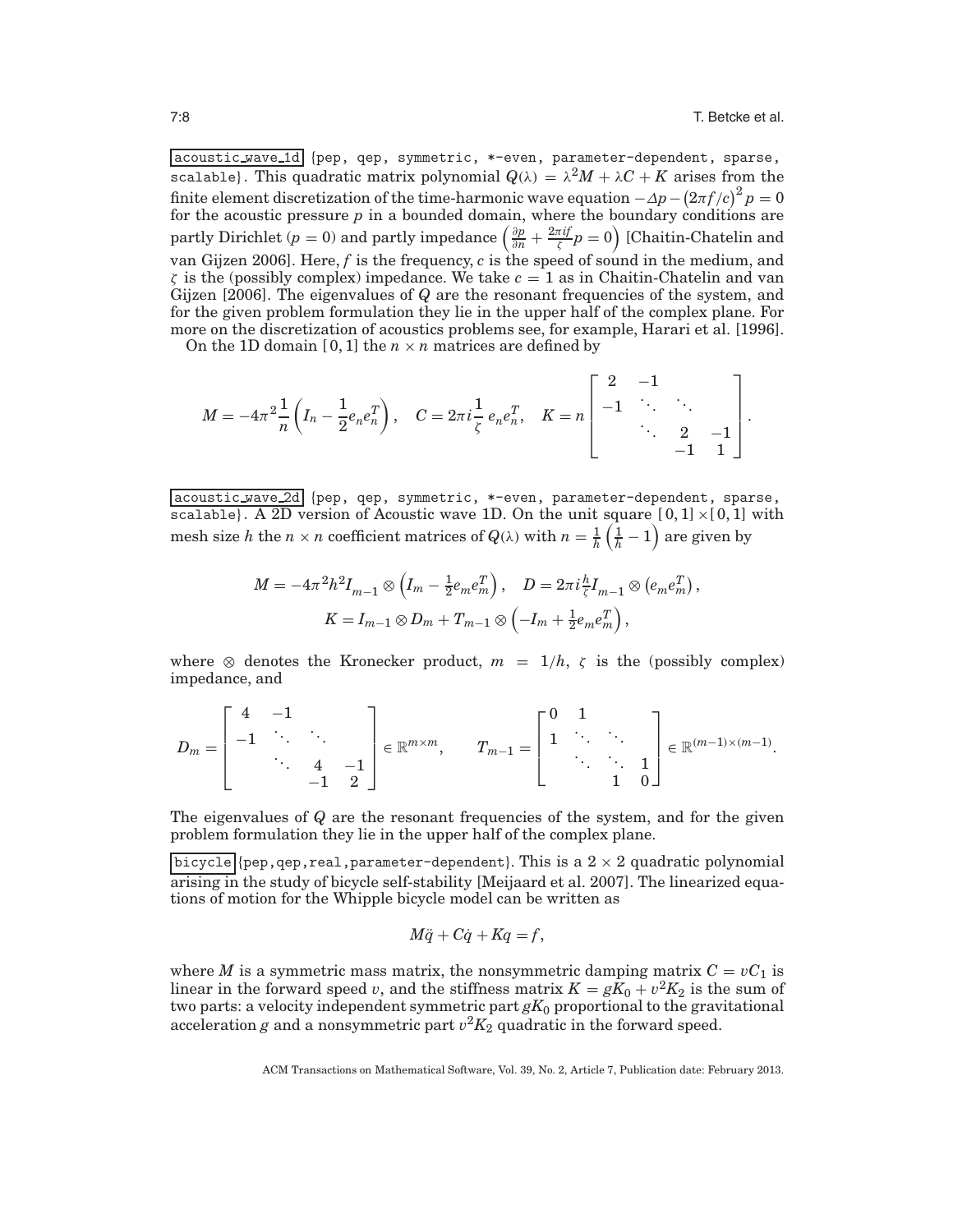bilby  $\{\text{pep}, \text{qep}, \text{real}, \text{parameter-dependent}\}.$  This  $5 \times 5$  quadratic matrix polynomial arises in a model from Bean et al. [1997] for the population of the greater bilby (*Macrotis lagotis*), an endangered Australian marsupial. Define the  $5 \times 5$  matrix

$$
M(g,x)=\begin{bmatrix}gx_1&(1-g)x_10&0&0&0\\gx_2&0&(1-g)x_2&0&0\\gx_3&0&0&(1-g)x_3&0\\gx_4&0&0&0&(1-g)x_4\\gx_5&0&0&0&(1-g)x_5\end{bmatrix}.
$$

The model is a quasi-birth-death process some of whose key properties are captured by the elementwise minimal solution of the quadratic matrix equation

$$
R = \beta \left( A_0 + RA_1 + R^2 A_2 \right), \qquad A_0 = M(g, b), \quad A_1 = M(g, e - b - d), \quad A_2 = M(g, d),
$$

where *b* and *d* are vectors of probabilities and *e* is the vector of ones. The corresponding quadratic matrix polynomial is  $Q(\lambda) = \lambda^2 A + \lambda B + C$ , where

$$
A = \beta A_2^T, \quad B = \beta A_1^T - I, \quad C = \beta A_0^T.
$$

We take  $g = 0.2, b = [1, 0.4, 0.25, 0.1, 0]^T$ , and  $d = [0, 0.5, 0.55, 0.8, 1]^T$ , as in [Bean et al. 1997].

butterfly {pep,real,parameter-dependent,T-even,sparse,scalable}. This is a quartic matrix polynomial  $P(\lambda) = \lambda^4 A_4 + \lambda^3 A_3 + \lambda^2 A_2 + \lambda A_1 + A_0$  of dimension  $m^2$  with T-even structure, depending on a  $10 \times 1$  parameter vector  $c$  [Mehrmann and Watkins 2002]. Its spectrum has a butterfly shape. The coefficient matrices are Kronecker products, with  $A_4$  and  $A_2$  real and symmetric and  $A_3$  and  $A_1$  real and skew-symmetric, assuming *c* is real. The default is  $m = 8$ .

 $\boxed{\text{cd\_player}}$ {pep,qep,real}. This is a  $60 \times 60$  quadratic matrix polynomial  $Q(\lambda) = \lambda^2 M$  $+\lambda C + K$ , with  $M = I_{60}$  arising in the study of a CD player control task [Chahlaoui and Van Dooren 2002, 2005; Draijer et al. 1992; Wortelboer et al. 1996]. The mechanism that is modeled consists of a swing arm on which a lens is mounted by means of two horizontal leaf springs. This is a small representation of a larger original rigid body model (which is also quadratic).

closed loop {pep,qep,real,parameter-dependent}. This is a quadratic polynomial

$$
Q(\lambda) = \lambda^2 I + \lambda \begin{bmatrix} 0 & 1+\alpha \\ 1 & 0 \end{bmatrix} + \begin{bmatrix} 1/2 & 0 \\ 0 & 1/4 \end{bmatrix}
$$

associated with a closed-loop control system with feedback gains 1 and  $1 + \alpha$ ,  $\alpha \ge 0$ . The eigenvalues of  $Q(\lambda)$  lie inside the unit disc if and only if  $0 \leq \alpha < 0.875$  [Tisseur and Higham 2001].

concrete {pep,qep,symmetric,parameter-dependent,sparse}. This is a quadratic matrix polynomial  $Q(\lambda) = \lambda^2 M + \lambda C + (1 + i\mu)K$  arising in a model of a concrete structure supporting a machine assembly [Feriani et al. 2000]. The matrices have dimension 2472. *M* is real diagonal and low rank. *C*, the viscous damping matrix, is pure imaginary and diagonal. *K* is complex symmetric, and the factor  $1 + i\mu$  adds uniform hysteretic damping. The default is  $\mu = 0.04$ .

damped\_beam {pep,qep,real,symmetric,sparse,scalable}. This QEP arises in the vibration analysis of a beam simply supported at both ends and damped in the middle [Higham et al. 2008]. The quadratic  $Q(\lambda) = \lambda^2 M + \lambda C + K$  has real symmetric coeffi- $\text{cient matrices with } M > 0, K > 0, \text{ and } C = ce_ne_n^T \geq 0, \text{ where } c \text{ is a damping parameter.}$ 

ACM Transactions on Mathematical Software, Vol. 39, No. 2, Article 7, Publication date: February 2013.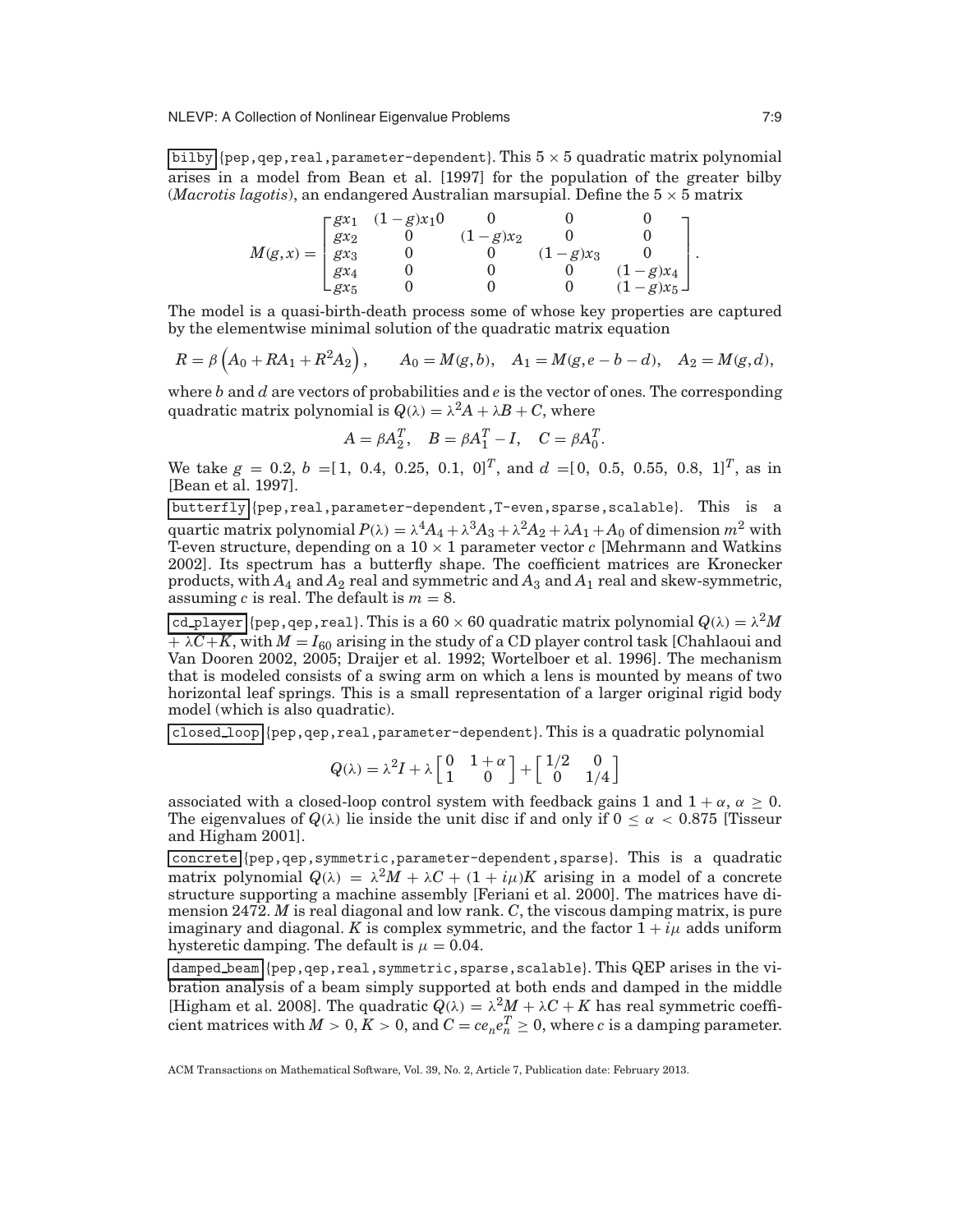Half of the eigenvalues of the problem are purely imaginary and are eigenvalues of the undamped problem  $(C = 0)$ .

dirac {pep,qep,real,symmetric,parameter-dependent,scalable}. The spectrum of this matrix polynomial is the second order spectrum of the radial Dirac operator with an electric Coulombic potential of strength  $\alpha$ ,

$$
D = \begin{bmatrix} 1 + \frac{\alpha}{r} & -\frac{d}{dr} + \frac{\kappa}{r} \\ \frac{d}{dr} + \frac{\kappa}{r} & -1 + \frac{\alpha}{r} \end{bmatrix}.
$$

 $For –$  $\sqrt{3}/2 < \alpha < 0$  and  $\kappa \in \mathbb{Z}$ , *D* acts on  $L^2((0,\infty),\mathbb{C}^2)$  and it corresponds to a spherically symmetric decomposition of the space into partial wave subspaces [Thaller 1992]. The problem discretization is relative to subspaces generated by the Hermite functions of odd order. The size of the matrix coefficients of the QEP is  $n + m$ , corresponding to  $n$ Hermite functions in the first component of the  $L^2$  space and *m* in the second component [Boulton and Boussaid 2010].

For  $\kappa = -1$ ,  $\alpha = -1/2$  and *n* large enough, there is a conjugate pair of isolated points of the second order spectrum near the ground eigenvalue  $E_0 \approx 0.866025$ . The essential spectrum,  $(-\infty, -1]$  ∪[1, $\infty$ ), as well as other eigenvalues, also seem to be captured for large *n*.

fiber {nep,sparse,solution}. This nonlinear eigenvalue problem arises from a model in fiber optic design based on the Maxwell equations [Huang et al. 2010; Kaufman 2006]. The problem is of the form

$$
F(\lambda)x = (A - \lambda I + s(\lambda)B)x = 0,
$$

where  $A \in \mathbb{R}^{2400 \times 2400}$  is tridiagonal and  $B = e_{2400}e_{2400}^T$ . The scalar function  $s(\lambda)$  is defined in terms of Bessel functions. The real, positive eigenvalues are the ones of interest.

foundation {pep,qep,symmetric,sparse}. This is a quadratic matrix polynomial  $Q(\lambda) = \lambda^2 M + \lambda C + K$  arising in a model of reinforced concrete machine foundations resting on the ground [Feriani et al. 2000]. The matrices have dimension 3627; *M* is real and diagonal, *C* is complex and diagonal, and *K* is complex symmetric.

gen hyper2 {pep,qep,real,symmetric,hyperbolic,parameter-dependent,scalable, solution,random}. This is a hyperbolic quadratic matrix polynomial generated from a given set of eigenvalues and eigenvectors  $(\lambda_k, v_k)$ ,  $k = 1: 2n$ , such that with

$$
A = diag(\lambda_1, ..., \lambda_{2n}) =: diag(\Lambda_1, \Lambda_2), \quad \Lambda_1, \Lambda_2 \in \mathbb{R}^{n \times n}, V := [v_1, ..., v_{2n}] =: [V_1 \quad V_2], \quad V_1, V_2 \in \mathbb{R}^{n \times n},
$$

 $\lambda_{\min}(A_1) > \lambda_{\max}(A_2)$ ,  $V_1$  is nonsingular, and  $V_2 = V_1 U$  for some orthogonal matrix  $U$ . Then the  $n \times n$  symmetric quadratic  $Q(\lambda) = \lambda^2 A + \lambda B + C$  with

$$
A = \Gamma^{-1}, \qquad \Gamma = V_1 A_1 V_1^T - V_2 A_2 V_2^T,
$$
  
\n
$$
B = -A(V_1 A_1^2 V_1^T - V_2 A_2^2 V_2^T) A,
$$
  
\n
$$
C = -A(V_1 A_1^3 V_1^T - V_2 A_2^3 V_2^T) A + B \Gamma B,
$$

is hyperbolic and has eigenpairs  $(\lambda_k, v_k)$ ,  $k = 1: 2n$  [Al-Ammari and Tisseur 2012; Guo et al. 2009a]. The quadratic  $Q(\lambda)$  has the property that *A* is positive definite and  $-Q(\mu)$ is positive definite for all  $\mu \in (\lambda_{\max}(A_2), \lambda_{\min}(A_1))$ . If  $\lambda_{\max}(A) < 0$  then *B* and *C* are positive definite and  $Q(\lambda)$  is overdamped.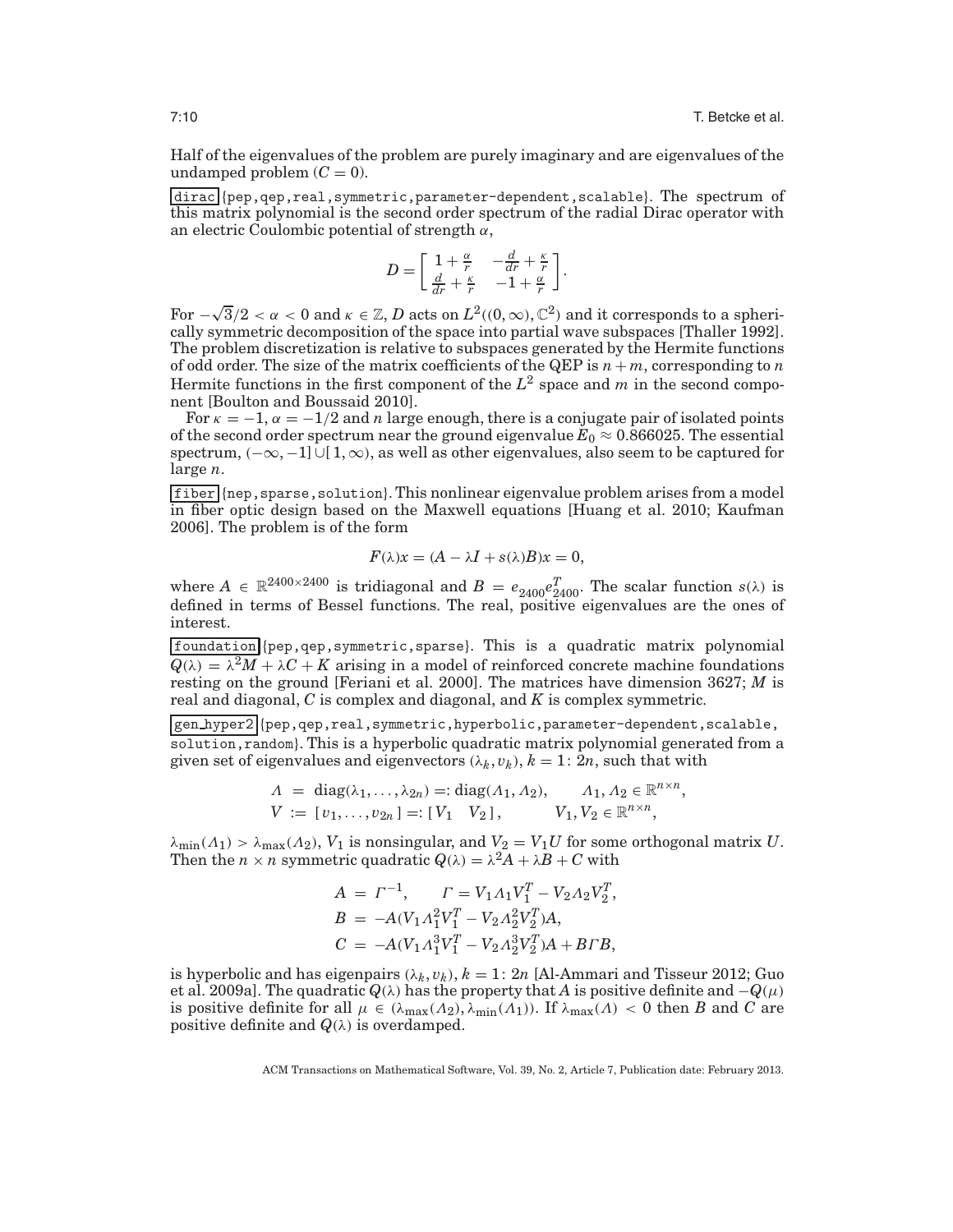gen tpal2 {pep,qep,real,T-palindromic,parameter-dependent,scalable,random}. This is a real T-palindromic quadratic matrix polynomial generated from a given set of eigenvalues

$$
\lambda_{2j-1} = \cos t_j + i \sin t_j, \ \lambda_{2j} = \bar{\lambda}_{2j-1}, \quad t_j \in (0, \pi), \quad j = 1 : n,
$$
 (4)

lying on the unit circle. Let

$$
J = \text{diag}\left(\begin{bmatrix} 0 & \beta_1 \\ -\beta_1 & 0 \end{bmatrix}, \dots, \begin{bmatrix} 0 & \beta_n \\ -\beta_n & 0 \end{bmatrix}\right), \quad i\beta_j = \frac{\lambda_{2j-1} - 1}{\lambda_{2j-1} + 1} \in \mathbb{R},\tag{5}
$$

$$
S = \text{diag}\left(\begin{bmatrix} 0 & 1 \\ -1 & 0 \end{bmatrix}, \ldots, \begin{bmatrix} 0 & 1 \\ -1 & 0 \end{bmatrix}\right) \in \mathbb{R}^{2n \times 2n}, \quad X = \begin{bmatrix} X_1 & X_1 H \end{bmatrix} \Pi \in \mathbb{R}^{n \times 2n},
$$

where  $X_1 \in \mathbb{R}^{n \times n}$  is nonsingular,  $H \in \mathbb{R}^{n \times n}$  is a symmetric matrix, and  $\Pi$  is a permutation matrix such that  $\Pi^T S \Pi = \begin{bmatrix} 0 & I \\ -I & 0 \end{bmatrix}$  $\tilde{Q}$ . Then the  $n \times n$  real quadratic  $\tilde{Q}(\lambda) =$  $\lambda^2 A_2 + \lambda A_1 + A_0$  with

$$
A_2 = (XJSX^T)^{-1}, A_1 = -A_2XJ^2SX^TA_2, A_0 = -A_2(XJ^2SX^TA_1 + XJ^3SX^TA_2)
$$
(6)

is real *T*-even with eigenvalues  $\pm i\beta_i$ ,  $j = 1$ : *n*. Finally,

$$
Q(\lambda) = (\lambda + 1)^2 \widetilde{Q}\left(\frac{\lambda - 1}{\lambda + 1}\right) = \lambda^2 (A_2 + A_1 + A_0) + \lambda (-2A_2 + 2A_0) + (A_2 - A_1 + A_0) \tag{7}
$$

is real *T*-palindromic with eigenvalues  $\lambda_i$ ,  $j = 1$ : 2*n* [Al-Ammari 2011].

gen tantipal2 {pep,qep,real,T-anti-palindromic,parameter-dependent,scalable, random}. This is a real T-anti-palindromic quadratic matrix polynomial generated from a given set of eigenvalues lying on the unit circle as in (4). Let *J* be as in (5) and

$$
S = \begin{bmatrix} I_n & 0 \\ 0 & -I_n \end{bmatrix}, \quad X = \begin{bmatrix} X_1 & X_1 U \end{bmatrix},
$$

where  $X_1 \in \mathbb{R}^{n \times n}$  is nonsingular and  $U \in \mathbb{R}^{n \times n}$  is orthogonal. Then the  $n \times n$  real quadratic  $\widetilde{Q}(\lambda) = \lambda^2 A_2 + \lambda A_1 + A_0$  with matrix coefficients as in (6) is real *T*-odd with eigenvalues  $\pm i\beta_j$ ,  $j = 1$ : *n*. Finally,  $Q(\lambda)$  in (7) is real *T*-anti-palindromic with eigenvalues  $\lambda_j$ ,  $j = 1: 2n$  [Al-Ammari 2011].

gun {nep,sparse}. This nonlinear eigenvalue problem models a radio-frequency gun cavity. The eigenvalue problem is of the form

$$
F(\lambda)x = [K - \lambda M + i(\lambda - \sigma_1^2)^{\frac{1}{2}} W_1 + i(\lambda - \sigma_2^2)^{\frac{1}{2}} W_2]x = 0,
$$

where  $M, K, W_1, W_2$  are real symmetric matrices of size 9956  $\times$  9956. *K* is positive semidefinite and  $\overline{M}$  is positive definite. In this example  $\sigma_1 = 0$  and  $\sigma_2 = 108.8774$ . The eigenvalues of interest are the  $\lambda$  for which  $\lambda^{1/2}$  is close to 146.71 [Liao 2007, p. 59].

hadeler {nep,real,symmetric,scalable}. This nonlinear eigenvalue problem has the form

$$
F(\lambda)x = \left[ (e^{\lambda}-1)A_2 + \lambda^2 A_1 - \alpha A_0 \right] x = 0,
$$

where  $A_2, A_1, A_0 \in \mathbb{R}^{n \times n}$  are symmetric and  $\alpha$  is a scalar parameter [Hadeler 1967]. This problem satisfies a generalized form of overdamping condition that ensures the existence of a complete set of eigenvectors [Ruhe 1973].

 $\left[\text{hospital} \right]$  {pep, qep, real}. This is a 24 × 24 quadratic polynomial  $Q(\lambda) = \lambda^2 M + \lambda C + K$ , with  $M = I_{24}$ , arising in the study of the Los Angeles University Hospital building

ACM Transactions on Mathematical Software, Vol. 39, No. 2, Article 7, Publication date: February 2013.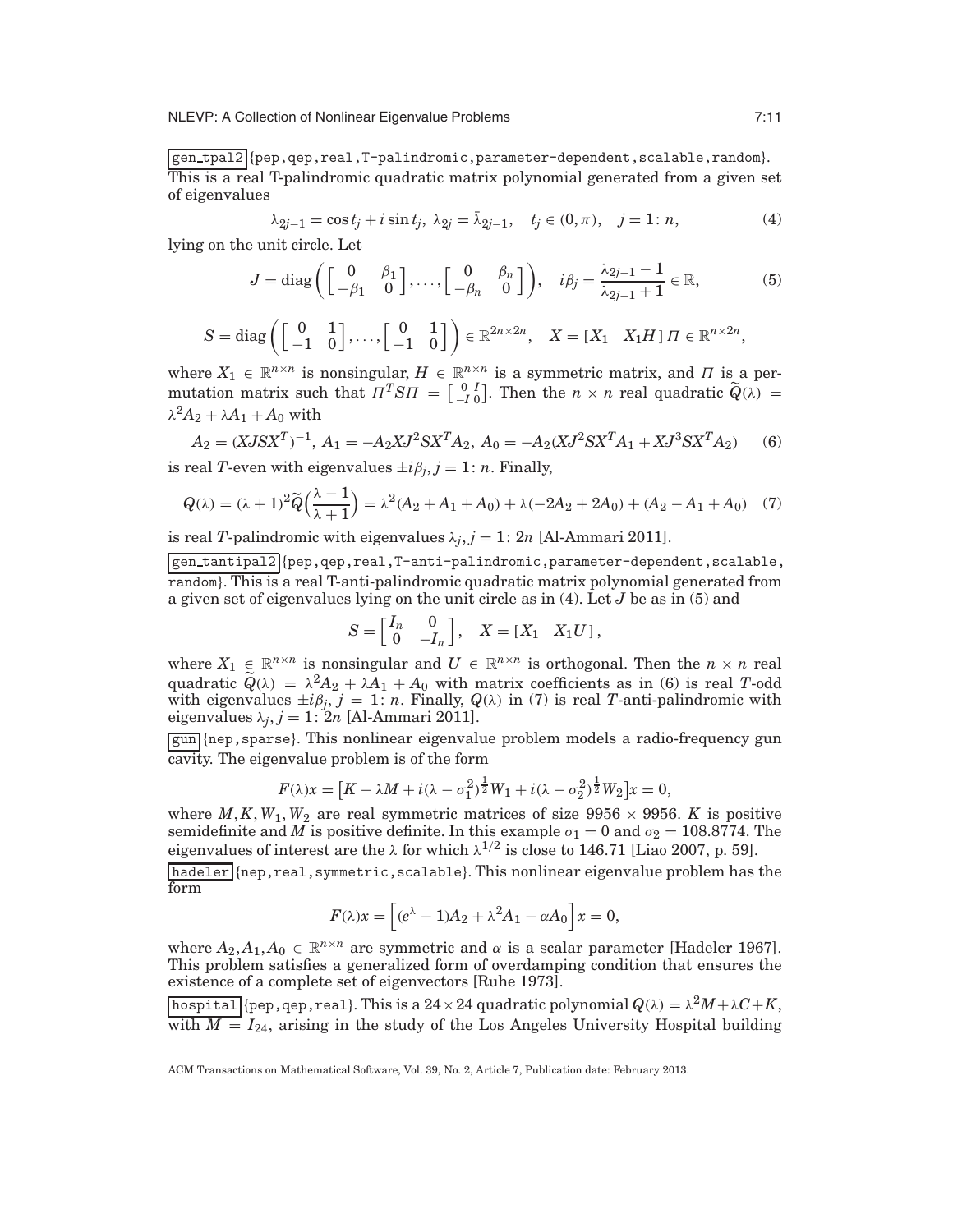[Chahlaoui and Van Dooren 2002, 2005]. There are 8 floors, each with 3 degrees of freedom.

intersection  ${pep, qep, real}$ . This  $10 \times 10$  quadratic polynomial arises in the problem of finding the intersection between a cylinder, a sphere, and a plane described by the equations

$$
f_1(x, y, z) = 1.6e-3x^2 + 1.6e-3y^2 - 1 = 0,
$$
  
\n
$$
f_2(x, y, z) = 5.3e-4x^2 + 5.3e-4y^2 + 5.3e-4z^2 + 2.7e-2x - 1 = 0,
$$
  
\n
$$
f_3(x, y, z) = -1.4e-4x + 1.0e-4y + z - 3.4e-3 = 0.
$$
\n(8)

Use of the Macaulay resultant leads to the QEP  $Q(x)v = 0$ , where

$$
Q(x)v = [y'_1 \ zf_1 \ f_1 \ yf_2 \ zf_2 \ f_2 \ yzf_3 \ yf_3 \ zf_3 \ f_3]^T = (x^2A_2 + xA_1 + A_0)v,
$$
  
\n
$$
v = [y^3 \ y^2z \ y^2 \ z^2 \ z^3 \ z^2 \ yz \ y \ z \ 1]^T.
$$

The matrix  $A_2$  is singular and the QEP has only four finite eigenvalues: two real and two complex. Let  $(\lambda_i, v_i)$ ,  $i = 1, 2$  be the two real eigenpairs. With the normalization  $v_i(10) = 1, i = 1, 2, (x_i, y_i, z_i) = (\lambda_i, v_i(8), v_i(9))$  are solutions of (8) [Manocha 1994].

loaded string {rep,real,symmetric,parameter-dependent,sparse,scalable}. This rational eigenvalue problem arises in the finite element discretization of a boundary problem describing the eigenvibration of a string with a load of mass *m* attached by an elastic spring of stiffness *k*. It has the form

$$
R(\lambda)x = \left(A - \lambda B + \frac{\lambda}{\lambda - \sigma}C\right)x = 0,
$$

where the pole  $\sigma = k/m$ , and  $A > 0$  and  $B > 0$  are  $n \times n$  tridiagonal matrices defined by

$$
A = \frac{1}{h} \begin{bmatrix} 2 & -1 & & \\ -1 & \ddots & \ddots & \\ & \ddots & 2 & -1 \\ & & -1 & 1 \end{bmatrix}, \quad B = \frac{h}{6} \begin{bmatrix} 4 & 1 & & \\ 1 & \ddots & \ddots & \\ & \ddots & 4 & 1 \\ & & 1 & 2 \end{bmatrix},
$$

and  $C = ke_ne_n^T$  with  $h = 1/n$  [Solov'ëv 2006].

metal strip {pep,qep,real}. Modeling the electronic behavior of a metal strip using partial element equivalent circuits (PEEC's) results in the delay differential equation [Bellen et al. 1999]

$$
\begin{cases} D_1 \dot{x}(t-h) + D_0 \dot{x}(t) \ = \ A_0 x(t) + A_1 x(t-h) \, , \ t \geq 0, \\ x(t) \ = \ \varphi(t) \, , \qquad \qquad t \in [-h,0), \end{cases}
$$

where

$$
A_0 = 100 \begin{bmatrix} -7 & 1 & 2 \\ 3 & -9 & 0 \\ 1 & 2 & -6 \end{bmatrix}, A_1 = 100 \begin{bmatrix} 1 & 0 & -3 \\ -0.5 & -0.5 & -1 \\ -0.5 & -1.5 & 0 \end{bmatrix},
$$
  

$$
D_1 = -\frac{1}{72} \begin{bmatrix} -1 & 5 & 2 \\ 4 & 0 & 3 \\ -2 & 4 & 1 \end{bmatrix}, D_0 = I, \varphi(t) = [\sin(t), \sin(2t), \sin(3t)]^T.
$$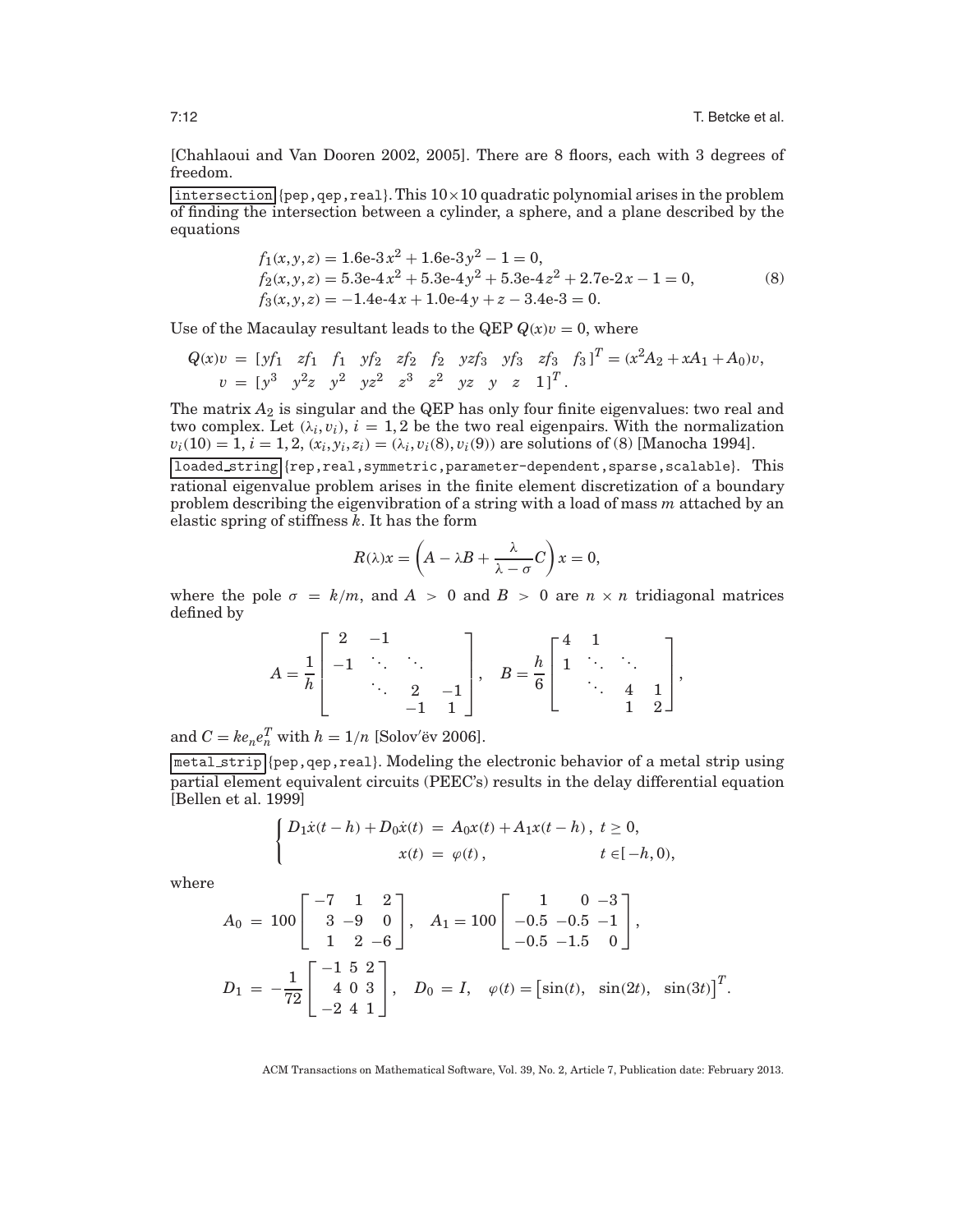NLEVP: A Collection of Nonlinear Eigenvalue Problems 7:13

Assessing the stability of this delay differential equation by the method in Faßbender et al. [2008] and [Jarlebring 2008] leads to the quadratic eigenproblem  $(\lambda^2 E + \lambda F +$  $G/u = 0$  with

$$
E = (D_0 \otimes A_1) + (A_0 \otimes D_1), \quad G = (D_1 \otimes A_0) + (A_1 \otimes D_0),
$$
  

$$
F = (D_0 \otimes A_0) + (A_0 \otimes D_0) + (D_1 \otimes A_1) + (A_1 \otimes D_1).
$$

This problem is PCP-palindromic [Faßbender et al. 2008], that is, there is an involutory matrix *P* such that  $E = P\overline{G}P$  and  $F = P\overline{F}P$ .

 $\overline{\text{mirror}}$  {pep, real, random}. The 9 × 9 quartic matrix polynomial  $\lambda^4 A_4 + \lambda^3 A_3 + \lambda^2 A_2 +$  $\overline{\lambda A_1 + A_0}$  is obtained from a homography-based method for calibrating a central cadioptric vision system, which can be built from a perspective camera with a hyperbolic mirror or an orthographic camera with a parabolic mirror [Zhang and Li 2008]. *A*<sup>0</sup> and *A*<sup>4</sup> have only two nonzero columns, so there are at least 7 infinite eigenvalues and 7 zero eigenvalues.

mobile manipulator {pep,qep,real}. This is a  $5 \times 5$  quadratic matrix polynomial arising from modelling a two-dimensional three-link mobile manipulator as a timeinvariant descriptor control system [Bunse-Gerstner et al. 1999; Byers et al. 1998, Ex. 14]. The system in its second-order form is

$$
M\ddot{x}(t) + D\dot{x}(t) + Kx(t) = Bu(t),
$$
  

$$
y(t) = Cx(t),
$$

where the coefficient matrices are  $5 \times 5$  and of the form

$$
M = \begin{bmatrix} M_0 & 0 \\ 0 & 0 \end{bmatrix}, \quad D = \begin{bmatrix} D_0 & 0 \\ 0 & 0 \end{bmatrix}, \quad K = \begin{bmatrix} K_0 & -F_0^T \\ F_0 & 0 \end{bmatrix},
$$

with

$$
M_0\hspace{-1mm}=\hspace{-1mm} \left[\begin{array}{cccc} 18.7532 & -7.94493 & 7.94494 \\ -7.94493 & 31.8182 & -26.8182 \\ 7.94494 & -26.8182 & 26.8182 \end{array}\right], D_0\hspace{-1mm}=\hspace{-1mm} \left[\begin{array}{cccc} -1.52143 & -1.55168 & 1.55168 \\ 3.22064 & 3.28467 & -3.28467 \\ -3.22064 & -3.28467 & 3.28467 \end{array}\right],
$$

$$
K_0=\left[\begin{array}{cccc} 67.4894 & 69.2393 & -69.2393 \\ 69.8124 & 1.68624 & -1.68617 \\ -69.8123 & -1.68617 & -68.2707 \end{array}\right],\quad F_0=\left[\begin{array}{cc} 1 & 0 & 0 \\ 0 & 0 & 1 \end{array}\right].
$$

The quadratic  $Q(\lambda) = \lambda^2 M + \lambda D + K$  is close to being nonregular [Byers et al. 1998; Higham and Tisseur 2002].

 $\overline{\text{domicam1}}$  {pep, qep, real}. This is a 9  $\times$  9 quadratic matrix polynomial  $Q(\lambda) = \lambda^2 A_2 +$  $\lambda A_1 + A_0$  arising from a model of an omnidirectional camera (one with angle of view greater than 180 degrees) [Mičušík and Pajdla 2003]. The matrix  $A_0$  has one nonzero  $column, A<sub>1</sub>$  has 5 nonzero columns and rank 5, while  $A<sub>2</sub>$  has full rank. The eigenvalues of interest are the real eigenvalues of order 1.

omnicam2 {pep,qep,real}. The description of ominicam1 applies to this problem, too, except that the quadratic is  $15 \times 15$ .

orr-sommerfeld {pep,parameter-dependent,scalable}. This example is a quartic polynomial eigenvalue problem arising in the spatial stability analysis of the Orr Sommerfeld equation [Tisseur and Higham 2001]. The Orr Sommerfeld equation is a linearization of the incompressible Navier–Stokes equations in which the perturbations in velocity and pressure are assumed to take the form  $\Phi(x, y, t) = \phi(y)e^{i(\lambda x - \omega t)}$ ,

ACM Transactions on Mathematical Software, Vol. 39, No. 2, Article 7, Publication date: February 2013.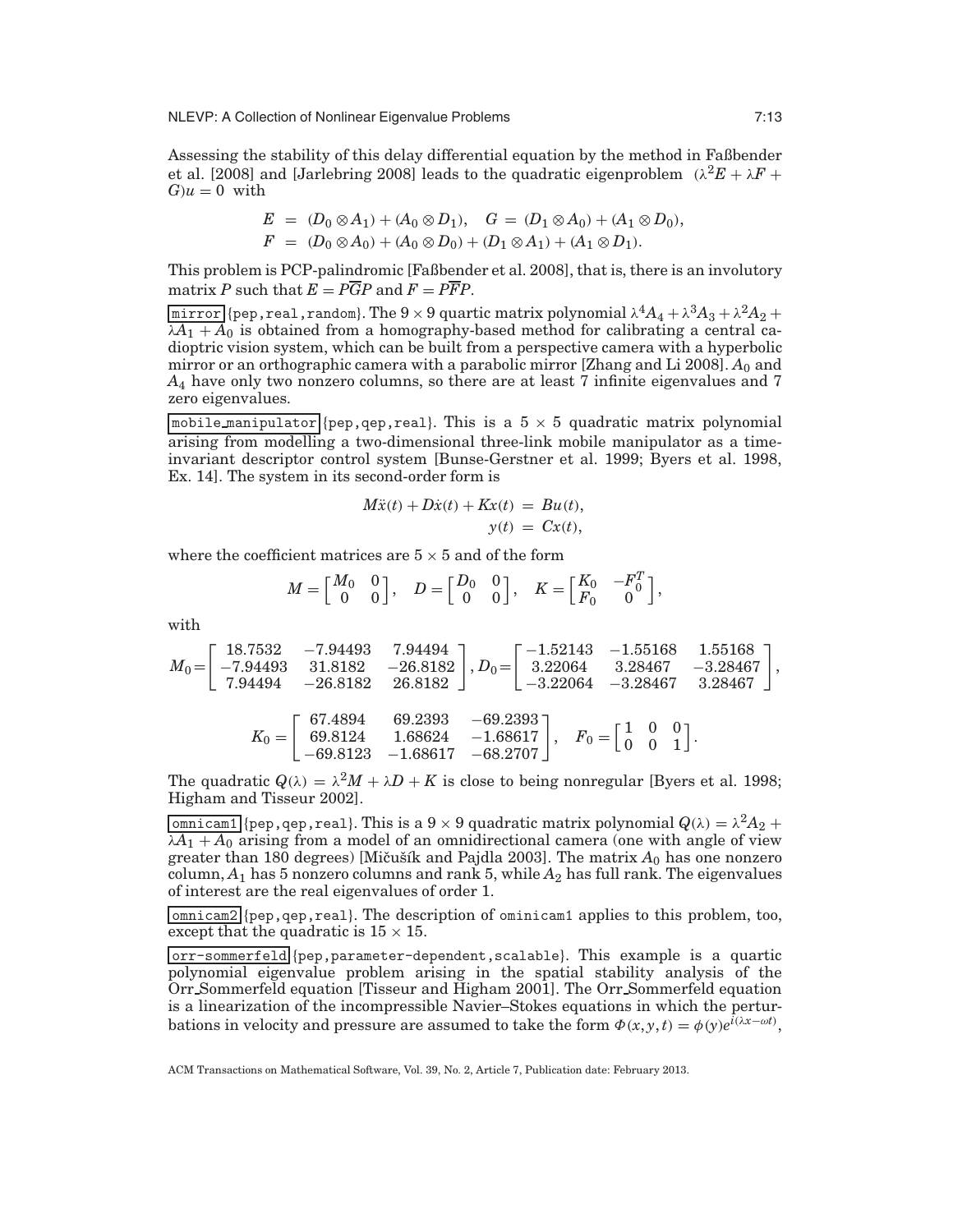where  $\lambda$  is a wavenumber and  $\omega$  is a radian frequency. For a given Reynolds number *R*, the Orr Sommerfeld equation may be written

$$
\left[ \left( \frac{d^2}{dy^2} - \lambda^2 \right)^2 - iR \left\{ (\lambda U - \omega) \left( \frac{d^2}{dy^2} - \lambda^2 \right) - \lambda U'' \right\} \right] \phi = 0. \tag{9}
$$

In spatial stability analysis the parameter is  $\lambda$ , which appears to the fourth power in (9), so we obtain a quartic polynomial eigenvalue problem. The quartic is constructed using a Chebyshev spectral discretization. The eigenvalues  $\lambda$  of interest are those closest to the real axis and Im( $\lambda$ ) > 0 is needed for stability. The default values  $R = 5772$ and  $\omega = 0.26943$  correspond to the critical neutral point corresponding to  $\lambda$  and  $\omega$  both real for minimum *R* [Bridges and Morris 1984; Orszag 1971].

pdde stability {qep,pep,scalable,parameter-dependent,sparse,symmetric}. This problem arises from the stability analysis of a partial delay-differential equation (PDDE) [Faßbender et al. 2008; Jarlebring 2008, Ex. 3.22]. Discretization gives rise to a time-delay system

$$
\dot{x}(t) = A_0 x(t) + A_1 x(t - h_1) + A_2 x(t - h_2),
$$

where  $A_0 \in \mathbb{R}^{n \times n}$  is tridiagonal and  $A_1, A_2 \in \mathbb{R}^{n \times n}$  are diagonal with

$$
(A_0)_{kj} = \begin{cases} -2(n+1)^2/\pi^2 + a_0 + b_0 \sin(j\pi/(n+1)) & \text{if } k = j, \\ (n+1)^2/\pi^2 & \text{if } |k-j| = 1, \end{cases}
$$
  

$$
(A_1)_{jj} = a_1 + b_1 \frac{j\pi}{n+1} \Big( 1 - e^{-\pi(1-j/(n+1))} \Big),
$$
  

$$
(A_2)_{jj} = a_2 + b_2 \frac{j\pi^2}{n+1} \Big( 1 - j/(n+1) \Big).
$$

Here, the  $a_k$  and  $b_k$  are real scalar parameters and  $n \in \mathbb{N}$  is the number of uniformly spaced interior grid points in the discretization of the PDDE. Asking for the delays *h*1, *h*<sup>2</sup> such that the delay system is stable leads to the quadratic eigenvalue problem  $(\lambda^2 E + \lambda F + G)v = 0$  of dimension  $n^2 \times n^2$  with

$$
E = I \otimes A_2, \quad F = (I \otimes (A_0 + e^{-i\varphi_1} A_1)) + ((A_0 + e^{i\varphi_1} A_1) \otimes I), \quad G = A_2 \otimes I,
$$

where *i* is the imaginary unit and  $\varphi_1 \in [-\pi, \pi]$  is a parameter. (To answer the stability question, the QEP has to be solved for many values of  $\varphi_1$ .)

Following Jarlebring [2008] and Faßbender et al. [2008] the default values are

$$
n = 20, a_0 = 2, b_0 = 0.3, a_1 = -2, b_1 = 0.2, a_2 = -2, b_2 = -0.3, \varphi_1 = -\pi/2.
$$

This problem is PCP-palindromic [Faßbender et al. 2008], that is, there is an involutory matrix *P* such that  $E = P\overline{G}P$  and  $F = P\overline{F}P$ . Moreover, only the four eigenvalues on the unit circle are of interest in the application. The exact corresponding eigenvectors can be written as  $x_j = u_j \otimes v_j$  for  $j = 1: 4$ .

planar waveguide {pep, real, symmetric, scalable}. This  $129 \times 129$  quartic matrix polynomial  $P(\lambda) = \lambda^4 A_4 + \lambda^3 A_3 + \lambda^2 A_2 + \lambda A_1 + A_0$  arises from a finite element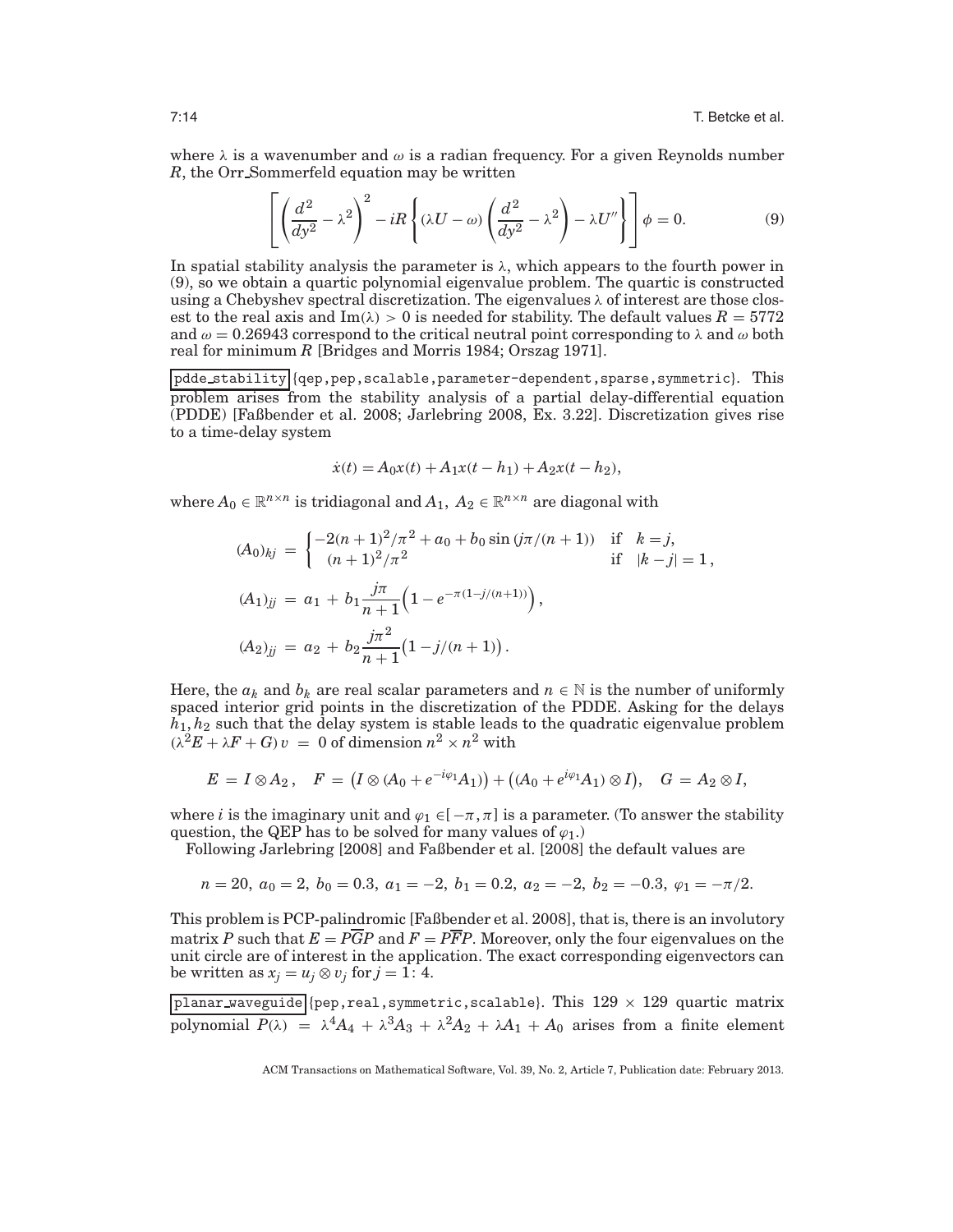solution of the equation for the modes of a planar waveguide using piecewise linear basis functions  $\phi_i$ ,  $i = 0$ : 128. The coefficient matrices are defined by

$$
A_1 = \frac{\delta^2}{4} \operatorname{diag}(-1, 0, 0, \dots, 0, 0, 1), \quad A_3 = \operatorname{diag}(1, 0, 0, \dots, 0, 0, 1),
$$
  

$$
A_0(i,j) = \frac{\delta^4}{16}(\phi_i, \phi_j), \quad A_2(i,j) = (\phi'_i, \phi'_j) - (q\phi_i, \phi_j), \quad A_4(i,j) = (\phi_i, \phi_j).
$$

Thus  $A_1$  and  $A_3$  are diagonal, while  $A_0$ ,  $A_2$ , and  $A_4$  are tridiagonal. The parameter  $\delta$  describes the difference in refractive index between the cover and the substrate of the waveguide; *q* is a function used in the derivation of the variational formulation and is constant in each layer [Stowell 2010; Stowell and Tausch 2010]. This particular waveguide has been studied in the literature in connection with other solution methods [Chilwell and Hodgkinson 1984; Petráček and Singh 2002].

plasma drift {pep}. This cubic matrix polynomial of dimension 128 or 512 results from the modeling of drift instabilities in the plasma edge inside a Tokamak reactor [Tokar et al. 2005]. It is of the form  $P(\lambda) = \lambda^3 A_3 + \lambda^2 A_2 + \lambda A_1 + A_0$ , where  $A_0$  and  $A_1$  are complex,  $A_2$  is complex symmetric, and  $A_3$  is real symmetric. The desired eigenpair is the one whose eigenvalue has the largest imaginary part.

 $\begin{bmatrix} \text{power\_plant} \end{bmatrix}$ {pep,qep,symmetric,parameter-dependent}. This is a QEP  $Q(\lambda)x =$  $(\lambda^2 M + \lambda D + K)x = 0$  describing the dynamic behavior of a nuclear power plant simplified into an eight-degrees-of-freedom system [Itoh 1973; Tisseur and Meerbergen 2001]. The mass matrix *M* and damping matrix *D* are real symmetric and the stiffness matrix has the form  $K = (1+i\mu)K_0,$  where  $K_0$  is real symmetric (hence  $K = K^T$  is complex symmetric). The parameter  $\mu$  describes the hysteretic damping of the problem. The matrices are badly scaled.

 $\sqrt{qep1}$  {pep, qep, real, solution}. This is a 3 × 3 quadratic matrix polynomial  $Q(\lambda)$  =  $\lambda^2 A_2 + \lambda A_1 + A_0$  from Tisseur and Meerbergen [2001, p. 250] with

|  |  |  |  | $A_2 = \begin{bmatrix} 0 & 6 & 0 \\ 0 & 6 & 0 \\ 0 & 0 & 1 \end{bmatrix}$ , $A_1 = \begin{bmatrix} 1 & -6 & 0 \\ 2 & -7 & 0 \\ 0 & 0 & 0 \end{bmatrix}$ , $A_0 = I$ . |
|--|--|--|--|-----------------------------------------------------------------------------------------------------------------------------------------------------------------------|

The six eigenpairs  $(\lambda_k, x_k)$ ,  $k = 1$ : 6, are given by

|  | $k$ 1 2 3                                                                                                                                                                                                                                                                                                                                                                                                          |  |  |
|--|--------------------------------------------------------------------------------------------------------------------------------------------------------------------------------------------------------------------------------------------------------------------------------------------------------------------------------------------------------------------------------------------------------------------|--|--|
|  |                                                                                                                                                                                                                                                                                                                                                                                                                    |  |  |
|  | $\begin{array}{c ccccc} \lambda_k & 1/3 & 1/2 & 1 & i & -i & \infty \\ \hline x_k & \begin{bmatrix} 1 \\ 1 \\ 0 \end{bmatrix} & \begin{bmatrix} 1 \\ 1 \\ 0 \end{bmatrix} & \begin{bmatrix} 0 \\ 1 \\ 0 \end{bmatrix} & \begin{bmatrix} 0 \\ 0 \\ 1 \end{bmatrix} & \begin{bmatrix} 0 \\ 0 \\ 1 \end{bmatrix} & \begin{bmatrix} 0 \\ 0 \\ 1 \end{bmatrix} & \begin{bmatrix} 1 \\ 0 \\ 0 \end{bmatrix} \end{array}$ |  |  |
|  |                                                                                                                                                                                                                                                                                                                                                                                                                    |  |  |

Note that  $x_1$  is an eigenvector for both of the distinct eigenvalues  $\lambda_1$  and  $\lambda_2$ .

 $|qep2|$ {pep,qep,real,solution}. This is the  $3\times 3$  quadratic matrix polynomial [Tisseur] and Meerbergen 2001, p. 256]

$$
Q(\lambda) = \lambda^2 \begin{bmatrix} 1 & 0 & 0 \\ 0 & 1 & 0 \\ 0 & 0 & 0 \end{bmatrix} + \lambda \begin{bmatrix} -2 & 0 & 1 \\ 0 & 0 & 0 \\ 0 & 0 & 0 \end{bmatrix} + \begin{bmatrix} 1 & 0 & 0 \\ 0 & -1 & 0 \\ 0 & 0 & 1 \end{bmatrix}.
$$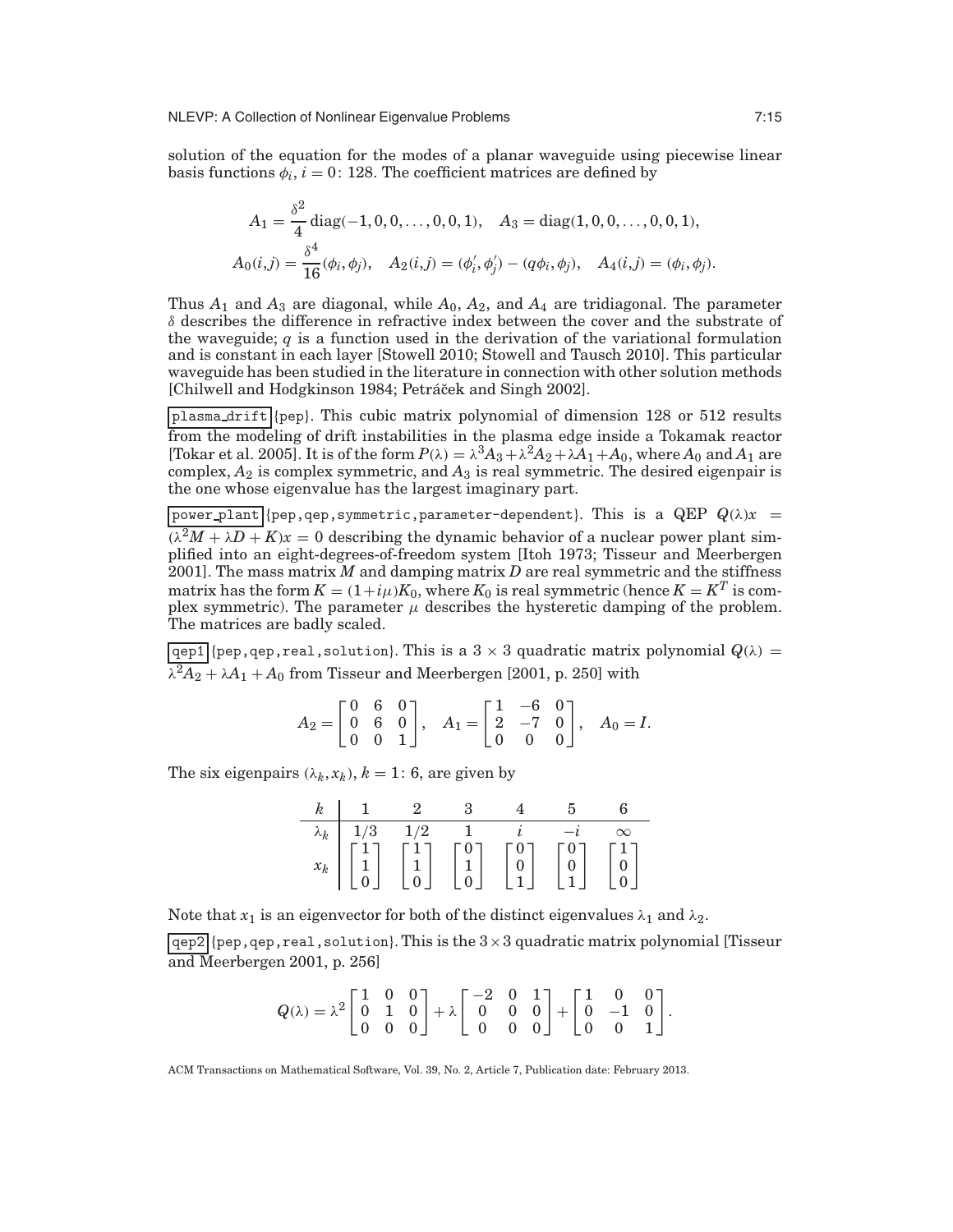The eigenvalues are  $\lambda_1 = -1$ ,  $\lambda_2 = \lambda_3 = \lambda_4 = 1$ , and  $\lambda_5 = \lambda_6 = \infty$ . The Jordan structure is given by

$$
X_F = \begin{bmatrix} 0 & 0 & 1 & 0 \\ 1 & 1 & 0 & 1 \\ 0 & 0 & 0 & 0 \end{bmatrix}, \quad J_F = \text{diag}\left(-1, 1, \begin{bmatrix} 1 & 1 \\ 0 & 1 \end{bmatrix}\right)
$$

for the finite eigenvalues and and

$$
X_{\infty} = \begin{bmatrix} 0 & -1 \\ 0 & 0 \\ 1 & 1 \end{bmatrix}, \quad J_{\infty} = \begin{bmatrix} 0 & 1 \\ 0 & 0 \end{bmatrix}
$$

for the infinite eigenvalues (see Gohberg et al. [2009] or Tisseur and Meerbergen [2001, Sec. 3.6] for definitions of Jordan structure).

 $qep3$  {pep, qep, real, parameter-dependent, solution}. This is a  $3\times3$  quadratic matrix polynomial  $Q(\lambda) = \lambda^2 A_2 + \lambda A_1 + A_0$  from Dedieu and Tisseur [2003, p. 89] with

$$
A_2 = \begin{bmatrix} 1 & -1 & -1 \\ 0 & 1 & 0 \\ 0 & 0 & 0 \end{bmatrix}, \quad A_1 = \begin{bmatrix} -3 & 1 & 0 \\ 0 & -1 - \epsilon & 0 \\ 0 & 0 & 1 \end{bmatrix}, \quad A_0 = \begin{bmatrix} 2 & 0 & 9 \\ 0 & 0 & 0 \\ 0 & 0 & -3 \end{bmatrix}.
$$

The eigenpairs  $(\lambda_k, x_k)$ ,  $k = 1$ : 6, are given by

|  | $k$   1   2   3   3                                                                                                                                                                                                                                                                                                                                                                                | $4 \quad 5 \quad 6$ |  |
|--|----------------------------------------------------------------------------------------------------------------------------------------------------------------------------------------------------------------------------------------------------------------------------------------------------------------------------------------------------------------------------------------------------|---------------------|--|
|  |                                                                                                                                                                                                                                                                                                                                                                                                    |                     |  |
|  | $\begin{array}{c c} \lambda_k & 0 & 1 & 1+\epsilon & 2 & 3 & \infty \\ \hline x_k & \begin{bmatrix} 0 \\ 1 \\ 0 \end{bmatrix} & \begin{bmatrix} 1 \\ 0 \\ 0 \end{bmatrix} & \begin{bmatrix} 1 \\ \frac{\epsilon-1}{\epsilon+1} \\ 0 \end{bmatrix} & \begin{bmatrix} 1 \\ 0 \\ 0 \end{bmatrix} & \begin{bmatrix} 0 \\ 0 \\ 1 \end{bmatrix} & \begin{bmatrix} 1 \\ 0 \\ 1 \end{bmatrix} \end{array}$ |                     |  |

For the default value of the parameter,  $\epsilon = -1 + 2^{-53/2}$ , the first and third eigenvalues are ill conditioned.

 $qep4$  (pep, qep, nonregular, nonsquare, real, solution). This is the  $3\times 4$  quadratic matrix polynomial [Byers et al. 2008, Ex. 2.5]

> $Q(\lambda) = \lambda^2$  $\begin{bmatrix} 1 & 0 & 0 & 0 \end{bmatrix}$ 0100  $\left[\begin{array}{cccc} 1 & 0 & 0 & 0 \ 0 & 1 & 0 & 0 \ 0 & 0 & 0 & 0 \end{array}\right]$  $+ \lambda$  0110 1001  $\left[\begin{array}{cccc} 0 & 1 & 1 & 0 \ 1 & 0 & 0 & 1 \ 1 & 0 & 0 & 0 \end{array}\right]$  $+$  0000 0010  $\left[\begin{array}{cccc} 0 & 0 & 0 & 0\ 0 & 0 & 1 & 0\ 0 & 1 & 0 & 1 \end{array}\right]$ .

The eigensystem includes an eigenvalue  $\lambda_1 = 0$  with right eigenvectors  $[2 1 0 - 1]^T$ and  $e_1$  and an eigenvalue  $\lambda = \infty$  with right eigenvector  $[0 \ 0 \ 1 \ 0]^T$ . The Jordan and Kronecker structure is fully described in Byers et al. [2008, Ex. 2.5].

 $\boxed{\text{qep5}}$  {pep, qep, nonregular, real}. This is the 3  $\times$  3 quadratic matrix polynomial [Van Dooren and Dewilde 1983, Ex. 1]

$$
Q(\lambda) = \lambda^2 \begin{bmatrix} 1 & 4 & 2 \\ 0 & 0 & 0 \\ 1 & 4 & 2 \end{bmatrix} + \lambda \begin{bmatrix} 1 & 3 & 0 \\ 1 & 4 & 2 \\ 0 & -1 & -2 \end{bmatrix} + \begin{bmatrix} 1 & 2 & -2 \\ 0 & -1 & -2 \\ 0 & 0 & 0 \end{bmatrix}.
$$

Its Smith form [Gantmacher 1959] is given by

$$
D(\lambda) = \begin{bmatrix} 1 & -1 & -1 \\ -\lambda & 1 + \lambda & \lambda \\ 0 & -\lambda & 1 \end{bmatrix} Q(\lambda) \begin{bmatrix} 1 & -3 & 6 \\ 0 & 1 & -2 \\ 0 & 0 & 1 \end{bmatrix} = \begin{bmatrix} 1 & 0 & 0 \\ 0 & \lambda - 1 & 0 \\ 0 & 0 & 0 \end{bmatrix},
$$

and since  $det(Q(\lambda)) = det(D(\lambda)) \equiv 0$  this problem is nonregular.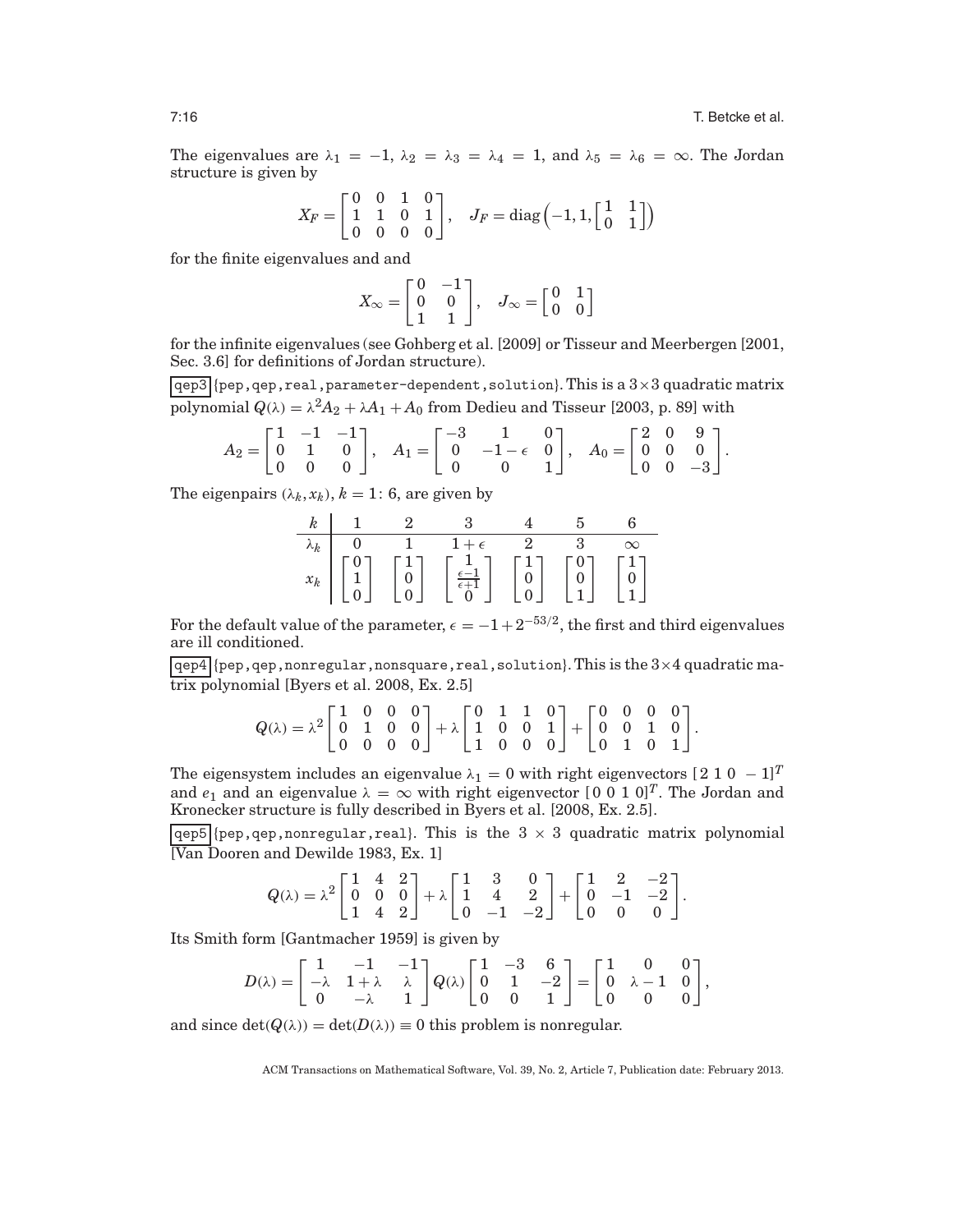railtrack {pep,qep,t-palindromic,sparse}. This is a T-palindromic quadratic matrix polynomial of size 1005:  $Q(\lambda) = \lambda^2 A^T + \lambda B + A$  with  $B = B^T$ . It stems from a model of the vibration of rail tracks under the excitation of high speed trains, discretized by classical mechanical finite elements [Hilliges 2004; Hilliges et al. 2004; Ipsen 2004; Mackey et al. 2006]. This problem has the property that the matrix *A* is of the form

$$
A=\begin{bmatrix} 0 & 0 \\ A_{21} & 0 \end{bmatrix} \in \mathbb{C}^{1005 \times 1005},
$$

where  $A_{21} \in \mathbb{C}^{201 \times 67}$ , that is, *A* has low rank (rank(*A*) = 67). Hence this eigenvalue problem has many eigenvalues at zero and infinity.

railtrack2 {pep,qep,t-palindromic,sparse,scalable,parameter-dependent}. This is a T-palindromic quadratic matrix polynomial of size  $705m \times 705m$ :  $Q(\lambda) = \lambda^2 A^T +$  $λB + A$  with

$$
A = \begin{bmatrix} 0 & \cdots & 0 & H_1 \\ 0 & \cdots & 0 & 0 \\ \vdots & & \vdots & \vdots \\ 0 & \cdots & 0 & 0 \end{bmatrix}, \quad B = \begin{bmatrix} H_0 & H_1^T & & 0 \\ H_1 & H_0 & \ddots & \\ & & \ddots & \ddots & H_1^T \\ 0 & & & H_1 & H_0 \end{bmatrix} = B^T,
$$

where  $H_0, H_1 \in \mathbb{C}^{705 \times 705}$  depend quadratically on a parameter  $\omega$ , whose default value is  $\omega = 1000$ . The default for the number of block rows and columns of *A* and *B* is *m* = 51. The structure of *A* implies that there are many eigenvalues at zero and infinity.

Like the problem railtrack this problem is from a model of the vibration of rail tracks, but here triangular finite elements are used for the discretization [Chu et al. 2008; Guo and Lin 2010; Huang et al. 2008]. The parameter  $\omega$  denotes the frequency of the external excitation force.

relative pose 5pt {pep,real}. The cubic matrix polynomial  $P(\lambda) = \lambda^3 A_3 + \lambda^2 A_2 +$  $\lambda A_1 + A_0, A_i \in \mathbb{R}^{10 \times 10}$ , comes from the five point relative pose problem in computer vision [Kukelova et al. 2008, 2011]. In this problem the images of five unknown scene points taken with a camera with a known focal length from two distinct unknown viewpoints are given and it is required to determine the possible solutions for the relative configuration of the points and cameras. The matrix *A*<sup>3</sup> has one nonzero column, *A*<sup>2</sup> has  $\overline{3}$  nonzero columns and rank  $3, A_1$  has 6 nonzero columns and rank 6, while  $A_0$  is of full rank. The solutions to the problem are obtained from the last three components of the finite eigenvectors of *P*.

 $\boxed{\text{relative\_pose\_6pt}}$  {pep,qep,real}. The quadratic matrix polynomial  $P(\lambda) = \lambda^2 A_2 +$  $\lambda A_1 + A_0$ , where  $A_i \in \mathbb{R}^{10 \times 10}$ , comes from the six point relative pose problem in computer vision [Kukelova et al. 2008, 2011]. In this problem the images of six unknown scene points taken with a camera of unknown focal length from two distinct unknown camera viewpoints are given and it is required to determine the possible solutions for the relative configuration of the points and cameras. The solutions to the problem are obtained from the last three components of the finite eigenvectors of *P*.

schrodinger {pep,qep,real,symmetric,sparse}. The spectrum of this matrix polynomial is the second order spectrum, relative to a subspace  $\mathcal{L} \subset H^2(\mathbb{R})$ , of the Schrödinger operator  $Hf(x) = f''(x) + (\cos(x) - e^{-x^2})f(x)$  acting on  $L^2(\mathbb{R})$  [Boulton and Levitin 2007]. The subspace  $\mathcal L$  has been generated using fourth order Hermite elements on a uniform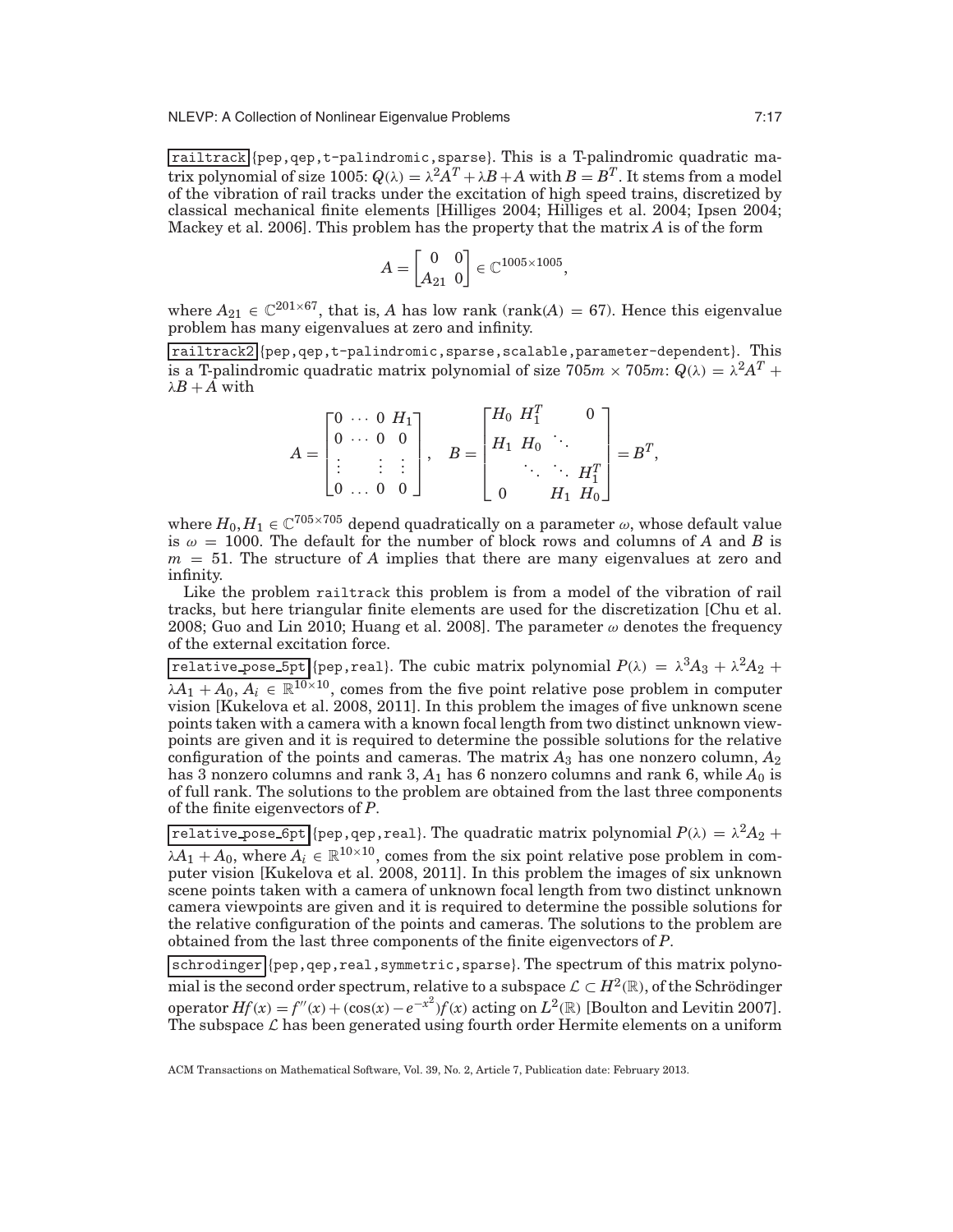mesh on the interval  $[-49, 49]$ , subject to clamped boundary conditions. The corresponding quadratic matrix polynomial is given by  $K - 2\lambda C + \lambda^2 B$  where

$$
K_{jk} = \langle Hb_j, Hb_k \rangle
$$
,  $C_{jk} = \langle Hb_j, b_k \rangle$  and  $B_{jk} = \langle b_j, b_k \rangle$ .

Here  ${b_k}$  is a basis of *L*. The matrices are of size 1998.

The essential spectrum of *H* consists of a set of bands separated by gaps. The end points of these bands are the Mathieu characteristic values. The presence of the shortrange potential gives rise to isolated eigenvalues of finite multiplicity. The portion of the second order spectrum that lies in the box  $[-1/2, 2] \times [-10^{-1}, 10^{-1}]$  is very close to the spectrum of *H*.

shaft {pep,qep,real,symmetric,sparse}. The quadratic matrix polynomial  $Q(\lambda)$  =  $\lambda^2 M + \lambda C + K$ , with  $M, C, K \in \mathbb{R}^{400 \times 400}$ , comes from a finite element model of a shaft on bearing supports with a damper [Kowalski 2000, Ex. 5.6]. The matrix *M* has rank 199 and so contributes a large number of infinite eigenvalues. *C* has a single nonzero element, in the (20, 20) position. The coefficients *M*, *C*, and *K* are very sparse.

sign1 {pep,qep,hermitian,parameter-dependent,scalable}. The spectrum of this quadratic matrix polynomial is the second order spectrum of the linear operator  $Mf(x) = sign(x)f(x) + a\hat{f}(0)$  acting on  $L^2(-\pi, \pi)$  with respect to the Fourier basis  $B_n = \{e^{-inx}, \ldots, 1, \ldots, e^{inx}\},$  where  $\hat{f}(0) = (1/2\pi) \int_{-\pi}^{\pi} f(x) dx$  [Boulton 2007]. The corresponding QEP is given by  $K_n - 2\lambda C_n + \lambda^2 I_n$  where

$$
K_n = \Pi_n M^2 \Pi_n, \qquad C_n = \Pi_n M \Pi_n
$$

and  $I_n$  is the identity matrix of size  $2n + 1$ . Here  $\prod_n$  is the orthogonal projector onto span $(\mathcal{B}_n)$ .

As *n* increases, the limit set of the second order spectrum is the unit circle, together with two real points:  $\lambda_{\pm}$ . The intersection of this limit set with the real line is the spectrum of *M*. The points  $\lambda_{\pm}$  comprise the discrete spectrum of *M*.

sign2 {pep,qep,hermitian,parameter-dependent,scalable}. This problem is analogous to problem sign1, the only difference being that the operator is  $Mf(x)$  =  $(2 \sin(x) + \text{sign}(x))f(x) + af(0).$ 

Near the real line, the second order spectrum accumulates at  $[-3, -1] \cup [1, 3] \cup \{\lambda_{\pm}\}\$ as *n* increases. The two accumulation points  $\lambda_{\pm} \approx \{-0.7674, 3.5796\}$  are the discrete spectrum of *M*.

sleeper {pep, qep, real, symmetric, sparse, scalable, proportionally-damped, solution}. This QEP describes the oscillations of a rail track resting on sleepers [Lancaster and Rózsa 1996]. The QEP has the form

$$
Q(\lambda) = \lambda^2 I + \lambda (I + A^2) + A^2 + A + I,
$$

where *A* is the circulant matrix with first row  $[-2, 1, 0, \ldots, 0, 1]$ . The eigenvalues of *A* and corresponding eigenvectors are explicitly given as

$$
\mu_k = -4 \sin^2 \left( \frac{(k-1)\pi}{n} \right), \quad x_k(j) = \frac{1}{\sqrt{n}} \exp \left( \frac{-2i\pi (j-1)(k-1)}{n} \right), \qquad k = 1 \colon n.
$$

The eigenvalues of *Q* can be determined from the scalar equations

$$
\lambda^2 + \lambda (1 + \mu_k^2) + (1 + \mu_k + \mu_k^2) = 0.
$$

Due to the symmetry, manifested in  $\sin(\pi - \theta) = \sin(\theta)$ , there are several multiple eigenvalues.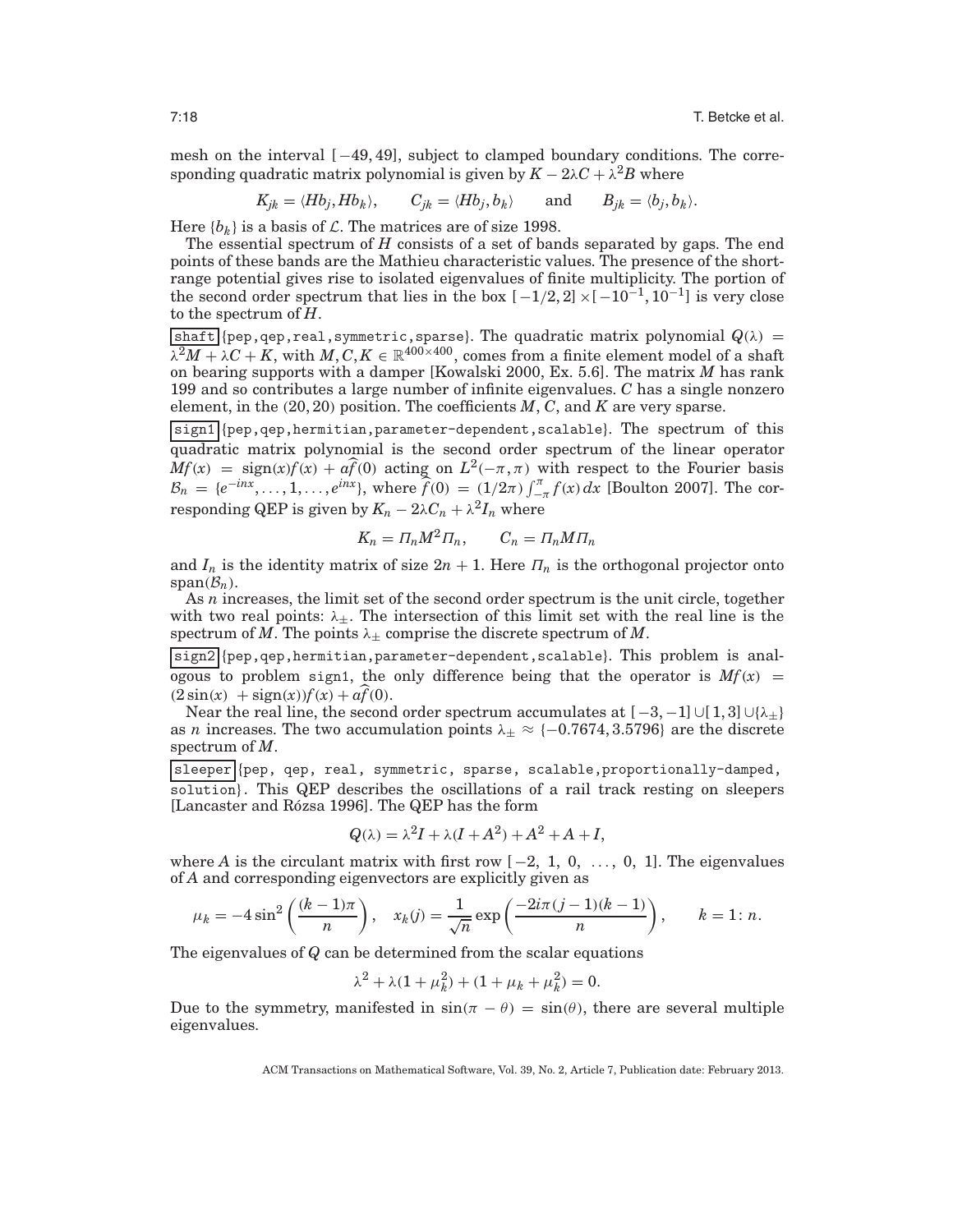$s$ peaker\_box {pep,qep,real,symmetric}. The quadratic matrix polynomial  $Q(\lambda)$  =  $\lambda^2 M + \lambda C + K$ , with  $M, C, K \in \mathbb{R}^{107 \times 107}$ , is from a finite element model of a speaker box that includes both structural finite elements, representing the box, and fluid elements, representing the air contained in the box [Kowalski 2000, Ex. 5.5]. The matrix coefficients are highly structured and sparse. There is a large variation in the norms:  $\|M\|_2 = 1$ ,  $\|C\|_2 = 5.7 \times 10^{-2}$ ,  $\|K\|_2 = 1.0 \times 10^7$ .

spring {pep,qep,real,symmetric,proportionally-damped, parameter-dependent,

sparse,scalable}. This is a  $\text{QEP } Q(\lambda) x = (\lambda^2 M + \lambda C + K) x = 0$  arising from a linearly damped mass-spring system [Tisseur 2000]. The damping constants for the dampers and springs connecting the masses to the ground, and those for the dampers and springs connecting adjacent masses, are parameters. For the default choice of the parameters, the  $n \times n$  matrices  $K$ ,  $C$ , and  $\tilde{M}$  are

$$
M = I, \quad C = 10 \, T, \quad K = 5 \, T, \quad T = \begin{bmatrix} 3 & -1 & & \\ -1 & \ddots & \ddots & \\ & \ddots & \ddots & -1 \\ & & -1 & 3 \end{bmatrix}.
$$

spring\_dashpot {pep, qep, real, parameter-dependent, sparse, scalable, random}. Gotts [2005] describes a QEP arising from a finite element model of a linear spring in parallel with Maxwell elements (a Maxwell element is a spring in series with a dashpot). The quadratic matrix polynomial is  $Q(\lambda) = \lambda^2 M + \lambda D + K$ , where the mass matrix *M* is rank deficient and symmetric, the damping matrix *D* is rank deficient and block diagonal, and the stiffness matrix *K* is symmetric and has arrowhead structure. This example reflects the structure only, since the matrices themselves are not from a finite element model but randomly generated to have the desired properties of symmetry etc. The matrices have the form

$$
M = \text{diag}(\rho \widetilde{M}_{11}, 0), \qquad D = \text{diag}(0, \eta_1 \widetilde{K}_{11}, \dots, \eta_m \widetilde{K}_{m+1,m+1}),
$$

$$
K = \begin{bmatrix} \alpha_\rho \widetilde{K}_{11} & -\xi_1 \widetilde{K}_{12}, & \dots & -\xi_m \widetilde{K}_{1,m+1} \\ -\xi_1 \widetilde{K}_{12} & e_1 \widetilde{K}_{22} & 0 & 0 \\ \vdots & 0 & \ddots & 0 \\ -\xi_m \widetilde{K}_{1,m+1} & 0 & 0 & e_m \widetilde{K}_{m+1,m+1} \end{bmatrix},
$$

where  $M_{ij}$  and  $K_{ij}$  are element mass and stiffness matrices,  $\xi_i$  and  $e_i$  measure the spring stiffnesses, and  $\rho$  is the material density.

surveillance {pep,qep,real,nonsquare,nonregular}. This is a  $21 \times 16$  quadratic matrix polynomial  $Q(\lambda) = \lambda^2 A_2 + \lambda A_1 + A_0$  arising from calibration of a surveillance camera using a human body as a calibration target [Mičušík and Pajdla 2010]. The eigenvalue represents the focal length of the camera. This particular data set is synthetic and corresponds to a  $600 \times 400$  pixel camera.

time delay {nep, real}. This 3  $\times$  3 nonlinear matrix function has the form  $R(\lambda)$  =  $-\lambda I_3 + A_0 + A_1 \exp(-\lambda)$  with

$$
A_0 = \begin{bmatrix} 0 & 1 & 0 \\ 0 & 0 & 1 \\ -a_3 & -a_2 & -a_1 \end{bmatrix}, \qquad A_1 = \begin{bmatrix} 0 & 0 & 0 \\ 0 & 0 & 0 \\ -b_3 & -b_2 & -b_1 \end{bmatrix},
$$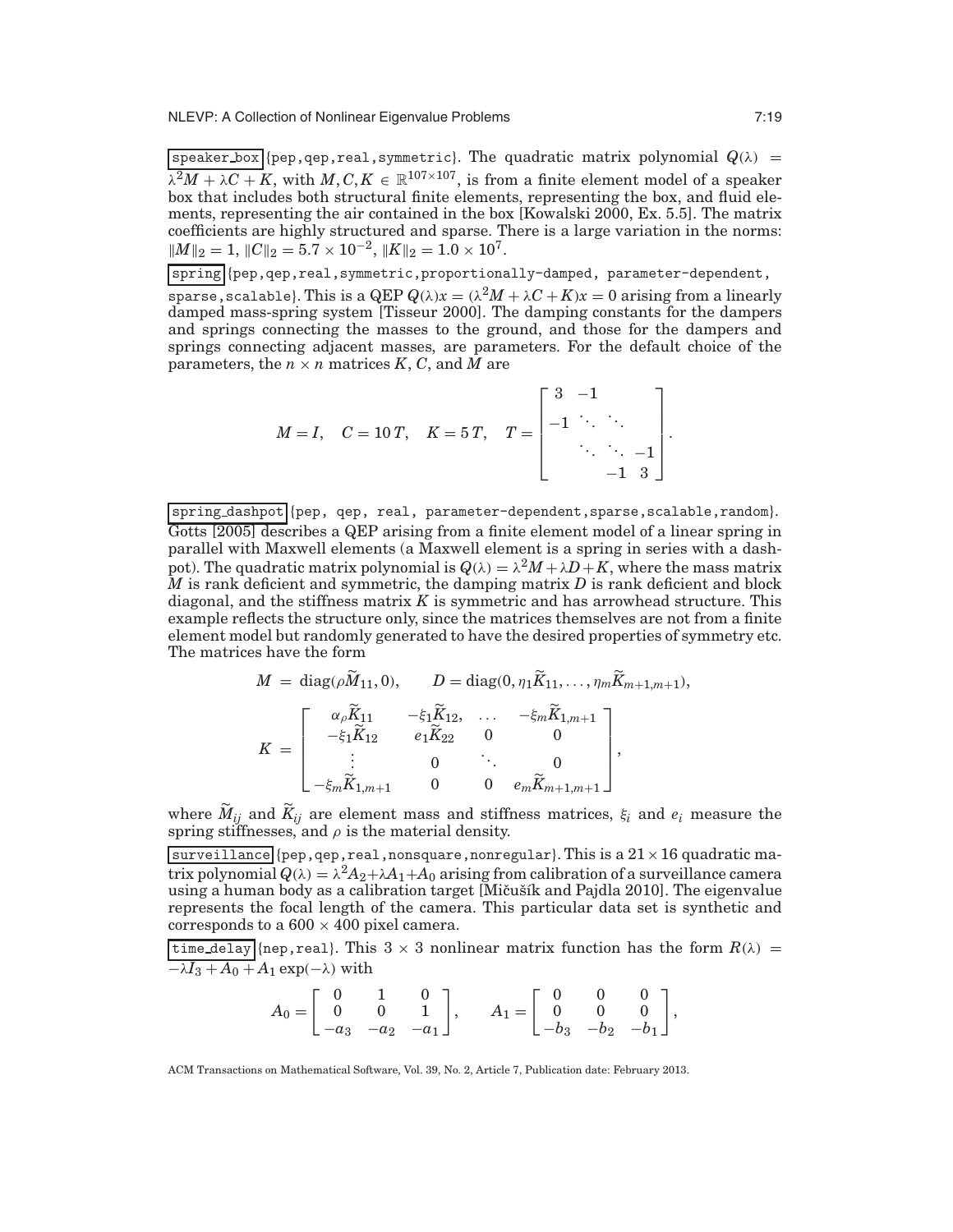and is the characteristic equation of a time-delay system with a single delay and constant coefficents [Jarlebring 2012; Jarlebring and Michiels 2010, 2011]. The problem has a double non-semisimple eigenvalue  $\lambda = 3\pi i$ .

wing {pep, qep, real}. This example is a 3  $\times$  3 quadratic matrix polynomial  $Q(\lambda)$  =  $\lambda^2 A_2 + \lambda A_1 + A_0$  from Frazer et al. [1938, Sec. 10.11], with numerical values modified as in Lancaster [1966, Sec. 5.3]. The eigenproblem for  $Q(\lambda)$  arose from the analysis of the oscillations of a wing in an airstream. The matrices are

$$
A_2 = \begin{bmatrix} 17.6 & 1.28 & 2.89 \\ 1.28 & 0.824 & 0.413 \\ 2.89 & 0.413 & 0.725 \end{bmatrix}, \quad A_1 = \begin{bmatrix} 7.66 & 2.45 & 2.1 \\ 0.23 & 1.04 & 0.223 \\ 0.6 & 0.756 & 0.658 \end{bmatrix},
$$

$$
A_0 = \begin{bmatrix} 121 & 18.9 & 15.9 \\ 0 & 2.7 & 0.145 \\ 11.9 & 3.64 & 15.5 \end{bmatrix}.
$$

wiresaw1 {pep, qep, real, t-even, gyroscopic, parameter-dependent, scalable}. This gyroscopic QEP arises in the vibration analysis of a wiresaw [Wei and Kao 2000]. It takes the form  $Q(\lambda)x = (\lambda^2 M + \lambda C + K)x = 0$ , where the  $n \times n$  coefficient matrices are defined by

$$
M = I_n/2, \quad K = \text{diag } (j^2 \pi^2 (1 - v^2)/2),
$$
  

$$
1 \le j \le n
$$

and

$$
C = -CT = (c_{jk}), \text{ with } c_{jk} = \begin{cases} \frac{4jk}{j^2 - k^2}v, & \text{if } j + k \text{ is odd,} \\ 0, & \text{otherwise.} \end{cases}
$$

Here, *v* is a real nonnegative parameter corresponding to the speed of the wire. Note that for  $0 < v < 1$ , K is positive definite and the quadratic

$$
G(\lambda) := -Q(-i\lambda) = \lambda^2 M + \lambda(iC) - K
$$

is hyperbolic (but not overdamped).

wiresaw2 {pep,qep,real,parameter-dependent,scalable}. When the effect of viscous damping is added to the problem in wiresaw1, the corresponding quadratic has the form [Wei and Kao 2000]

$$
\widetilde{Q}(\lambda) = \lambda^2 M + \lambda (C + \eta I) + K + \eta C,
$$

where *M*, *C*, and *K* are the same as in wiresaw1 and the damping parameter  $\eta$  is real and nonnegative.

## **4. DESIGN OF THE TOOLBOX**

The problems in the NLEVP collection are accessed via a single MATLAB function nlevp, which is modelled on the MATLAB gallery function. This function calls those that actually generate the problems, which reside in a private directory located within the nlevp directory. This approach avoids the problem of name clashes with existing MATLAB functions and also provides an elegant interface to the collection.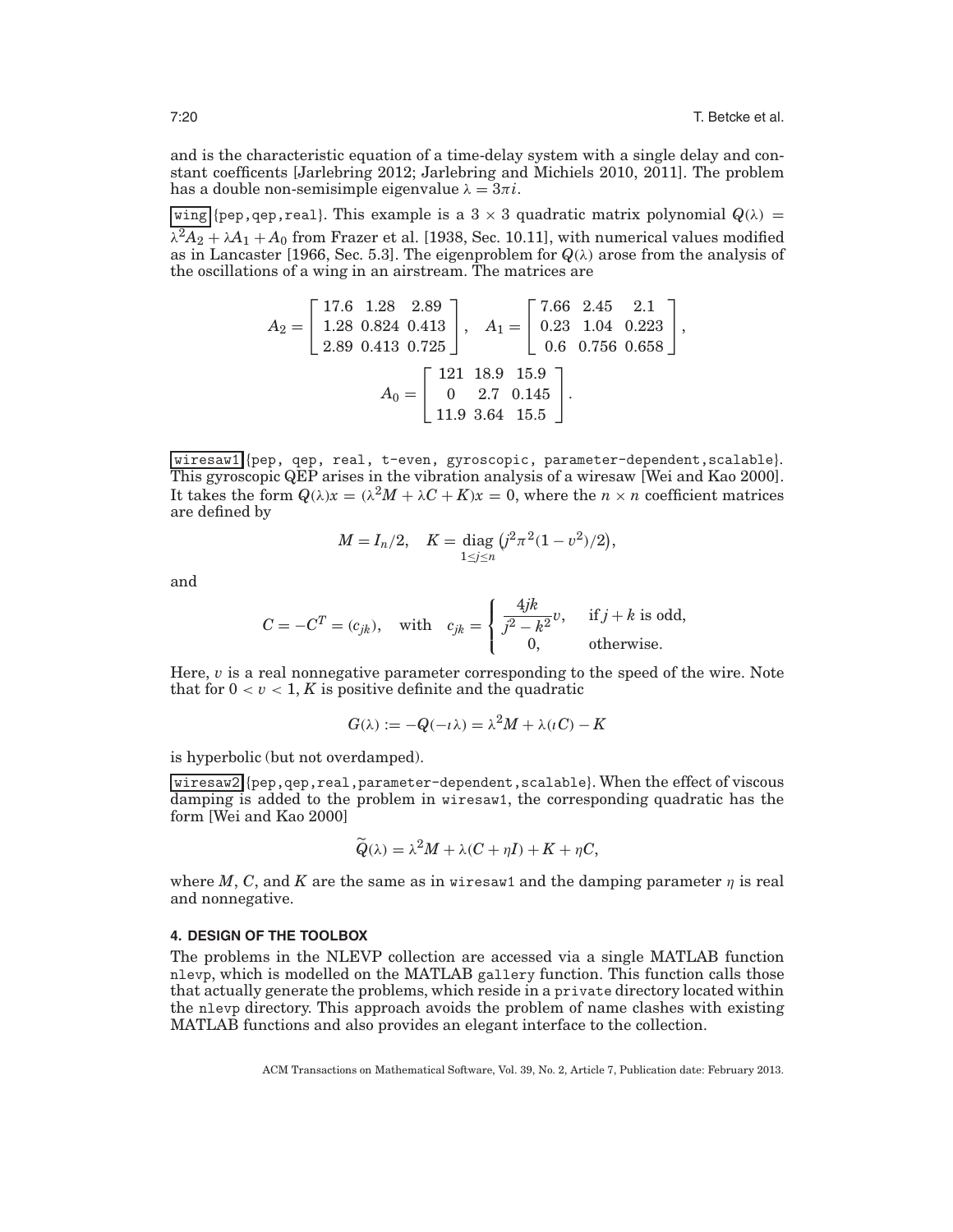NLEVP: A Collection of Nonlinear Eigenvalue Problems 7:21

All problems have input parameters comprising the problem name followed by (where applicable) the dimension and other parameters, and the coefficient matrices defining the problem (as specified in Section 2.1) are returned in a cell array. To illustrate, the following example sets up the omnicam2 problem, finds its eigenvalues and eigenvectors with polyeig, and then prints the largest modulus of the eigenvalues:

```
>> coeffs = nlevp('omnicam2')
coeffs =[15x15 double] [15x15 double] [15x15 double]
>> [X,e] = polyeig(coeffs{:}); max(abs(e))
ans =3.6351e-001
```
The nonlinear function  $F(\lambda)$  in (3) can be evaluated by calling nlevp with eval as its first argument. This is useful for evaluating the residual of an approximate eigenpair, for example:

```
>> lam = e(end); x = X(:,end); Fx = nlevp('eval', 'omnicam2',lam)*x; norm(Fx)ans =
  5.8137e-032
```
The second output argument from nlevp is a function handle that enables the nonlinear scalar functions  $f_i(\lambda)$  in (3) and their derivatives to be evaluated. This facilitates the use of numerical methods that require derivatives, especially for the nonpolynomial problems, for which obtaining the derivatives can be nontrivial. For example, the following code evaluates  $f_i(0.5)$ ,  $i = 1:3$ , and the first two derivatives (denoted fp, fpp), for the fiber problem:

```
>> [coeffs,fun] = nlevp('fiber');
\triangleright [f,fp,fpp] = fun(0.5)
f =1.0000e+000 -5.0000e-001 -7.0746e-001
fp =0 -1.0000e+000 -7.0725e-001
fpp =0  0 7.0696e-001
```
Problems and their properties are stored in a simple database made from cell arrays. The database is accessed with the nlevp\_query function in the private directory, which is invoked using the query argument to nlevp. For example, the properties for the butterfly problem are returned in a cell array by the following call (whose syntax illustrates the command/function duality of MATLAB [Higham and Higham 2005, Sec. 7.5]):

```
>> nlevp query butterfly
ans =
    'pep'
    'real'
    'parameter-dependent'
    'T-even'
    'scalable'
    'sparse'
```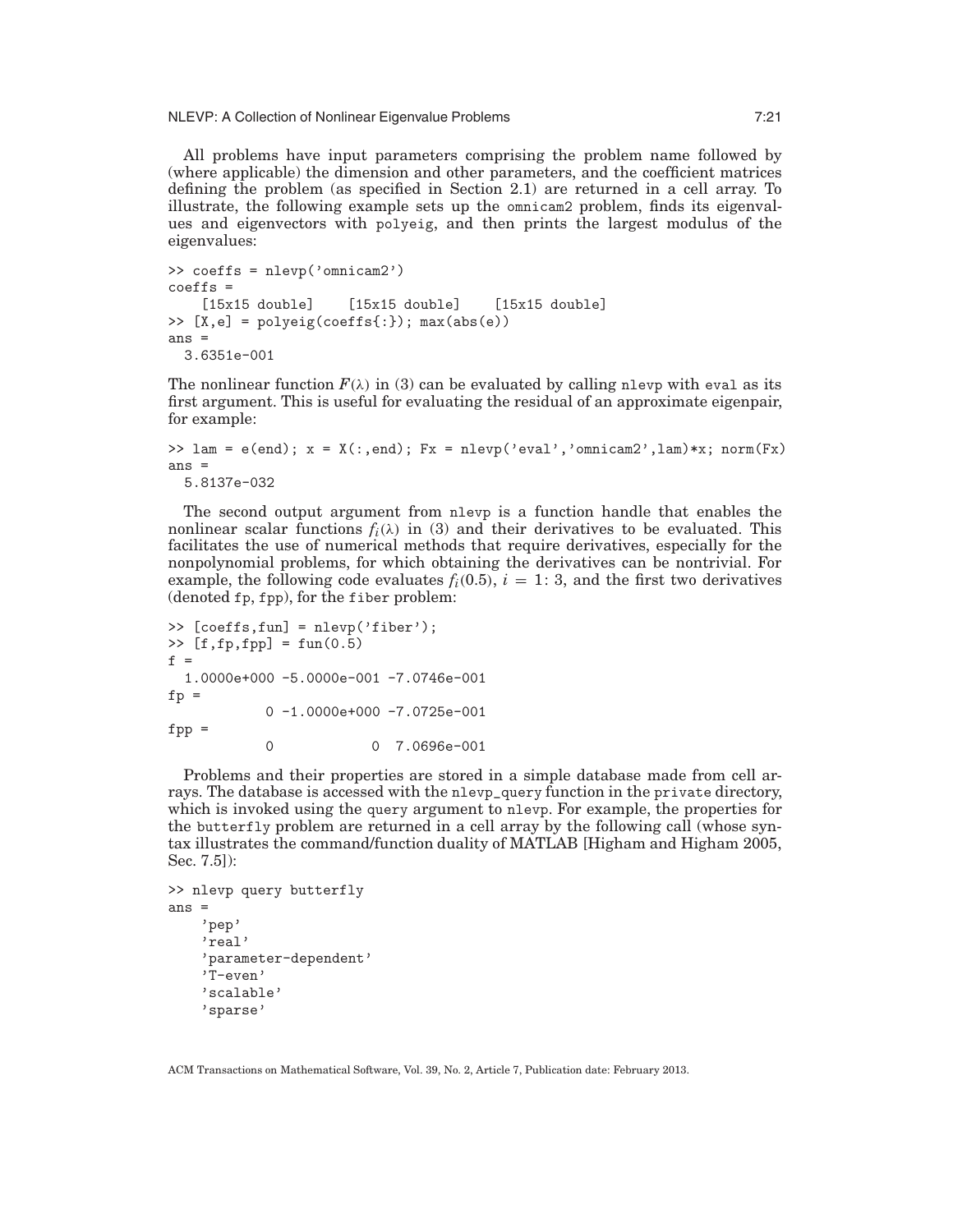A more sophisticated example finds the names of all PEPs of degree 3 or higher:

```
>> pep = nlevp('query','pep'); qep = nlevp('query','qep');
>> pep_cubic_plus = setdiff(pep,qep)
pep_cubic_plus =
    'butterfly'
    'mirror'
    'orr_sommerfeld'
    'planar_waveguide'
    'plasma_drift'
    'relative_pose_5pt'
```
The cell array pep\_cubic\_plus can then easily be used to extract these problems. For example, the first problem in pep\_cubic\_plus can be solved using

 $coeffs = nlevp(pep\_cubic\_plus{1})$ ;  $[X,e] = polyeig(coeffs[:))$ ;

Tables V and VI were generated automatically in MATLAB using appropriate nlevp('query',...) calls.

The toolbox function nlevp\_example provides a test that the toolbox is correctly installed. It solves all the PEPs in the collection of dimension less than 500 using MATLAB's polyeig and then plots the eigenvalues. It produces Figure 1 and output to the command window that begins as follows:

```
NLEVP contains 52 problems in total,
of which 47 are polynomial eigenvalue problems (PEPs).
Run POLYEIG on the PEP problems of dimension at most 500:
```

| Problem          |   | Dim Max and min magnitude of eigenvalues      |
|------------------|---|-----------------------------------------------|
|                  |   |                                               |
| acoustic_wave_1d |   | 10 3.14e+000, 4.59e-001                       |
| acoustic_wave_2d |   | 30 2.61e+000, 6.83e-001                       |
| bicycle          |   | 2 1.41e+001, 3.23e-001                        |
| bilby            | 5 | Inf, 4.84e-016                                |
| butterfly        |   | 64 2.01e+000, 3.59e-001                       |
| cd_player        |   | 60 1.87e+006, 2.23e-004                       |
| closed_loop      |   | 2 1.07e+000, 3.31e-001                        |
| concrete         |   | 2472 is a PEP but is too large for this test. |
| $\cdots$         |   |                                               |

The nlevp\_example.m function can be used as a template by the user wishing to test a given solver on subsets of the NLEVP problems.

The toolbox function nlevp\_test.m automatically tests that the problems in the collection have the claimed properties. It is primarily intended for use by the developers as new problems are added, but it can also be used as a test for correctness of the installation. While many of the tests are straightforward, some are less so. For example, we test for hyperbolicity of a Hermitian matrix polynomial by computing the eigensystem and checking the types of the eigenvalues, using a characterization in Al-Ammari and Tisseur [2012, Thm. 3.4, P1]. To test for proportional damping we use necessary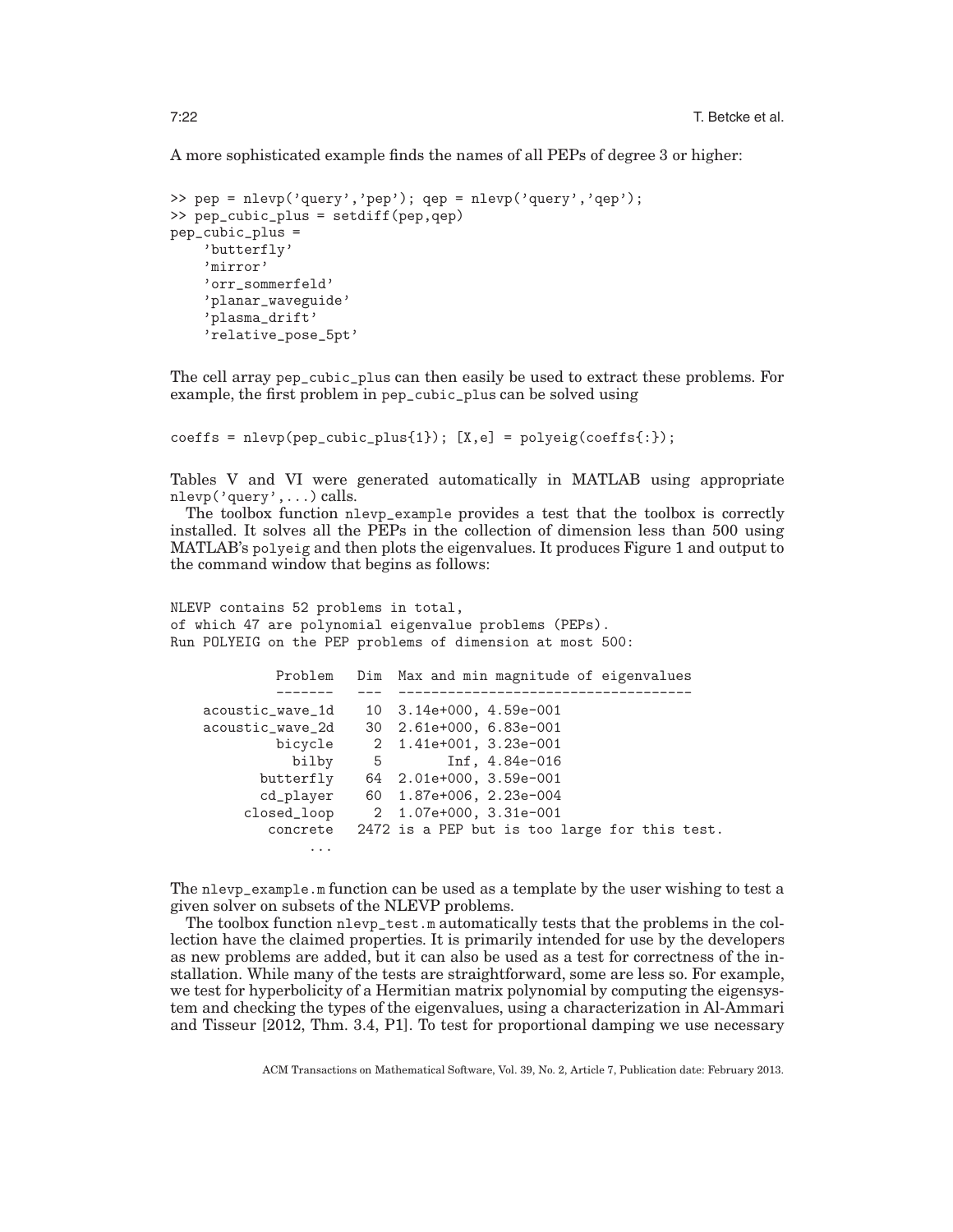## NLEVP: A Collection of Nonlinear Eigenvalue Problems **7:23** 7:23



Fig. 1. Eigenvalue plots for PEP problems produced by nlevp example.m.

and sufficient conditions from Lancaster and Zaballa [2009, Thms. 2, 4]. We reproduce part of the output:

```
>> nlevp_test
Testing the NLEVP collection
Testing generation of all problems
Testing T-palindromicity
Testing *-palindromicity
...
Testing proportionally damping
```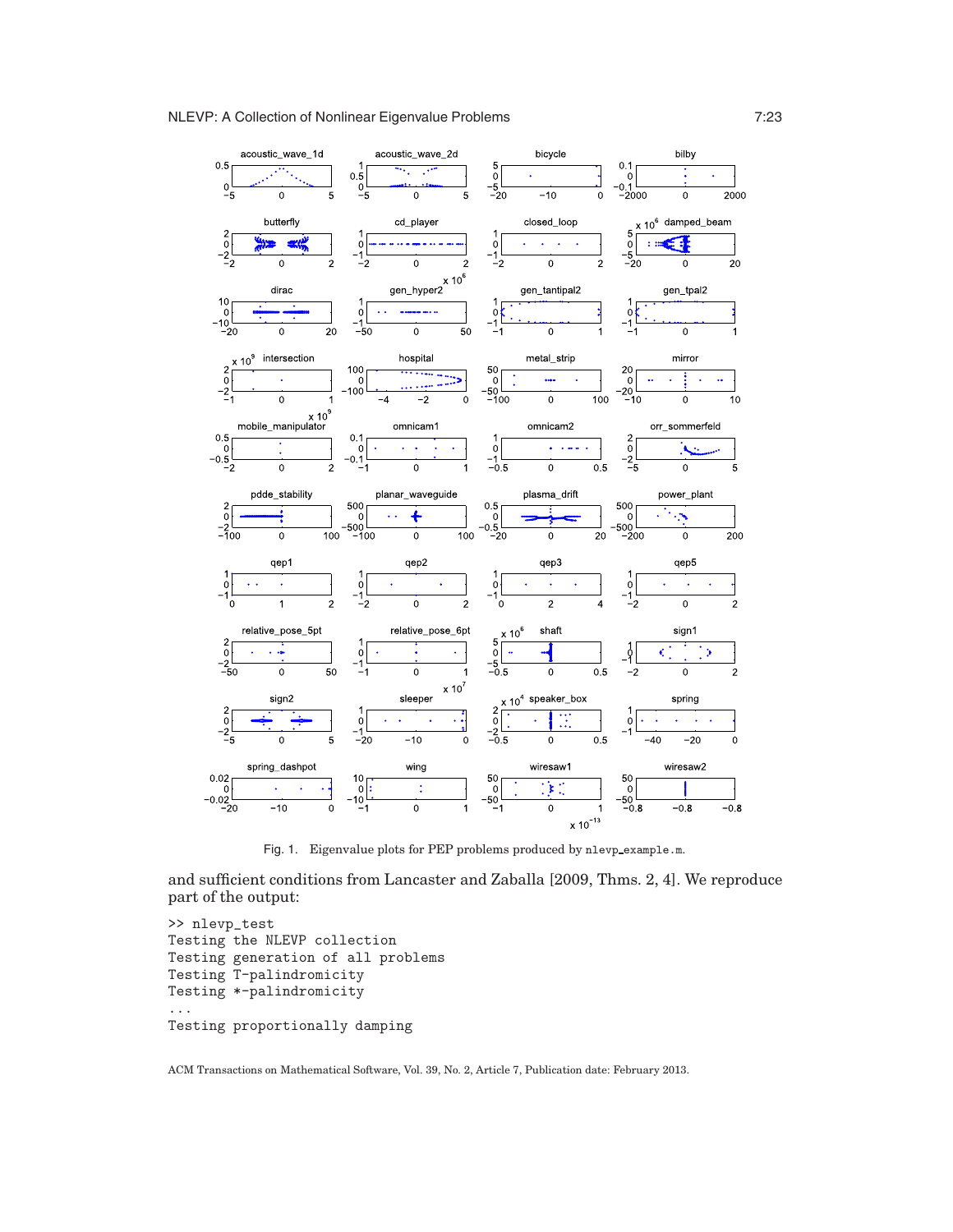Testing given solutions NLEVP collection tests completed. \*\*\* Errors: 0

## **5. CONCLUSIONS**

The NLEVP collection demonstrates the tremendous variety of applications of nonlinear eigenvalue problems and provides representative problems for testing in the form of a MATLAB toolbox. Version 1.0 of the toolbox was released in 2008, and at the time of writing the current version is 3.0, dated 22-Dec-2011. The toolbox has already proved useful in our own work and that of others [Asakura et al. 2010; Betcke 2008; Betcke and Kressner 2011; Grammont et al. 2011; Guo et al. 2009b; Hammarling et al. 2011; Jarlebring et al. 2010; Su and Bai 2011; Tisseur et al. 2011] and we hope it will find broad use in developing, testing, and comparing new algorithms. By classifying important structural properties of nonlinear eigenvalue problems, and providing examples of these structures, this work should also be useful in guiding theoretical developments.

## **ACKNOWLEDGMENTS**

We are grateful to the following people for contributing to the collection: Maha Al-Ammari, Younes Chahlaoui, and Christopher Munro (The University of Manchester), Zhaojun Bai (University of California, Davis), Lyonell Boulton (Heriot-Watt University), Marlis Hochbruck and Dominik Löchel (Karlsruhe Institute of Technology), Tsung-Ming Huang (National Taiwan Normal University), Xin Huang and Yangfeng Su (Fudan University), Zuzana Kukelova (Czech Technical University), Y. F. Li (City University of Hong Kong), Branislav Mičušík (Austrian Institute of Technology), Valeria Simoncini (University of Bologna), David Stowell (Brigham Young University-Idaho), Nils Wagner (University of Stuttgart), Beiwei Zhang (Nanjing University of Finance and Economics).

## **REFERENCES**

- Al-Ammari, M. 2011. Analysis of structured polynomial eigenvalue problems. Ph.D. thesis, MIMS EPrint 2011.89, Manchester Institute for Mathematical Sciences, University of Manchester, Manchester, UK.
- Al-Ammari, M. and Tisseur, F. 2012. Hermitian matrix polynomials with real eigenvalues of definite type. Part I: Classification. *Linear Algebra Appl. 436,* 10, 3954–3973.
- Asakura, J., Sakurai, T., Tadano, H., Ikegami, T., and Kimura, K. 2010. A numerical method for polynomial eigenvalue problems using contour integral. *Japan J. Ind. Appl. Math. 27,* 1, 73–90.
- Bai, Z., Day, D., Demmel, J., and Dongarra, J. 1997. A test matrix collection for non-Hermitian eigenvalue problems (release 1.0). Tech. rep. CS-97-355, Department of Computer Science, University of Tennessee. LAPACK Working Note 123.
- Bean, N. G., Bright, L., Latouche, G., Pearce, C. E. M., Pollett, P. K., and Taylor, P. G. 1997. The quasistationary behavior of quasi-birth-and-death processes. *Ann. Appl. Prob. 7,* 1, 134–155.
- Bellen, A., Guglielmi, N., and Ruehli, A. E. 1999. Methods for linear systems of circuit delay-differential equations of neutral type. *IEEE Trans. Circuits Syst. Fundam. Theory Appl. 46,* 1, 212–216.
- Betcke, T. 2008. Optimal scaling of generalized and polynomial eigenvalue problems. *SIAM J. Matrix Anal. Appl. 30,* 4, 1320–1338.
- Betcke, T. and Kressner, D. 2011. Perturbation, extraction and refinement of invariant pairs for matrix polynomials. *Linear Algebra Appl. 435*, 514–536.
- Betcke, T., Higham, N. J., Mehrmann, V., Schröder, C., and Tisseur, F. 2011. NLEVP: A collection of nonlinear eigenvalue problems. Users' guide. MIMS EPrint 2011.117, Manchester Institute for Mathematical Sciences.
- Bongartz, I., Conn, A. R., Gould, N., and Toint, P. L. 1995. CUTE: Constrained and unconstrained testing environment. *ACM Trans. Math. Softw. 21,* 1, 123–160.
- Boulton, L. 2007. Non-variational approximation of discrete eigenvalues of self-adjoint operators. *IMA J. Numer. Anal. 27,* 1, 102–121.
- Boulton, L. and Boussaid, N. 2010. Non-variational computation of the eigenstates of Dirac operators with radially symmetric potentials. *LMS J. Comput. Math. 13*, 10–32.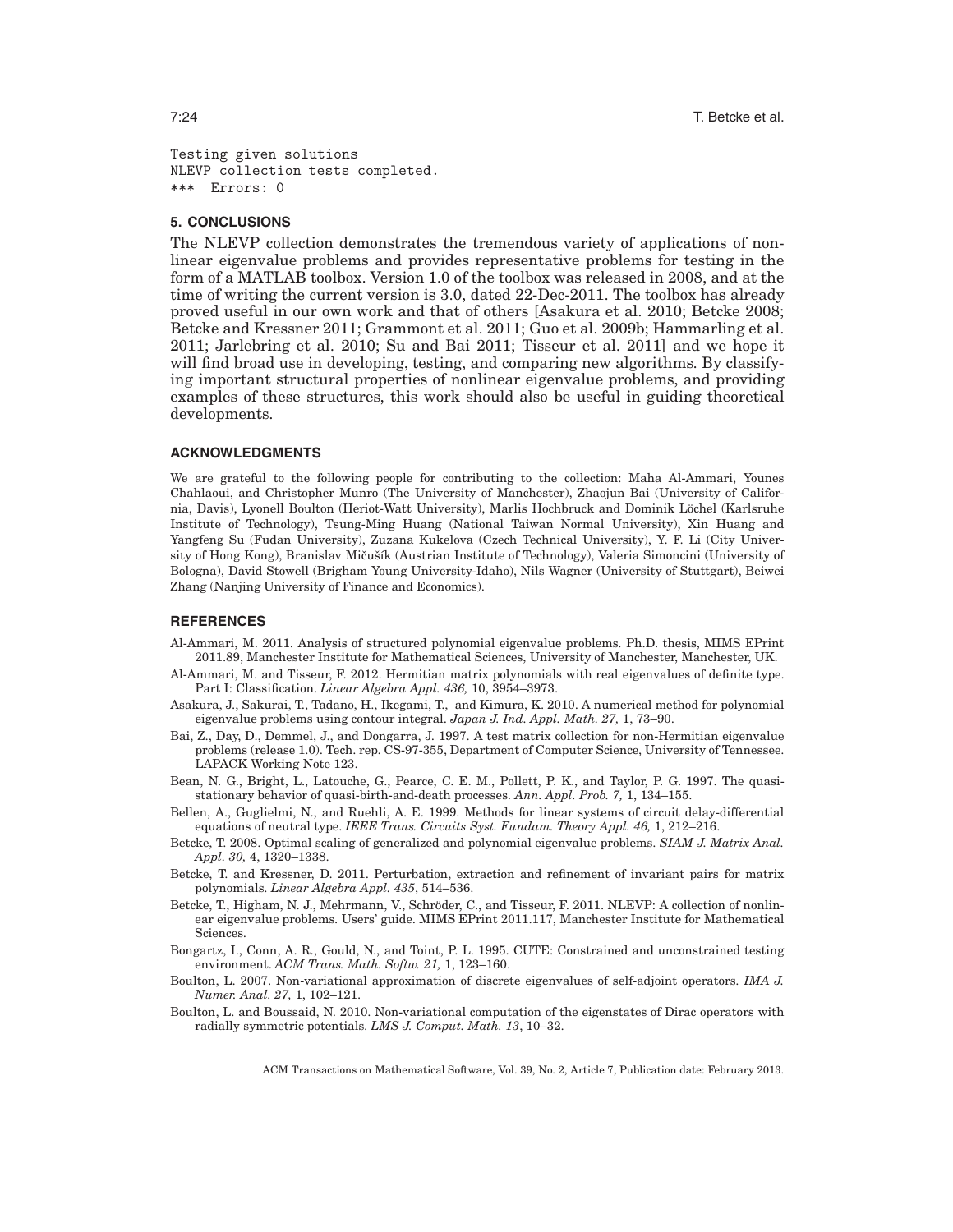- Boulton, L. and Levitin, M. 2007. On approximation of the eigenvalues of perturbed periodic Schrödinger operators. *J. Phys. A: Math. Theor. 40*, 9319–9329.
- Bridges, T. J. and Morris, P. J. 1984. Differential eigenvalue problems in which the parameter appears nonlinearly. *J. Comput. Phys. 55*, 437–460.
- Bunse-Gerstner, A., Byers, R., Mehrmann, V., and Nichols, N. K. 1999. Feedback design for regularizing descriptor systems. *Linear Algebra Appl. 299*, 119–151.
- Byers, R., He, C., and Mehrmann, V. 1998. Where is the nearest non-regular pencil? *Linear Algebra Appl. 285*, 81–105.
- Byers, R., Mehrmann, V., and Xu, H. 2008. Trimmed linearizations for structured matrix polynomials. *Linear Algebra Appl. 429*, 2373–2400.
- Chahlaoui, Y. and Van Dooren, P. M. 2002. A collection of benchmark examples for model reduction of linear time invariant dynamical systems. MIMS EPrint 2008.22, Manchester Institute for Mathematical Sciences.
- Chahlaoui, Y. and Van Dooren, P. M. 2005. Benchmark examples for model reduction of linear time-invariant dynamical systems. In *Dimension Reduction of Large-Scale Systems*, P. Benner, V. Mehrmann, and D. C. Sorensen Eds., Lecture Notes in Computational Science and Engineering Series, vol. 45, Springer, 380–392.
- Chaitin-Chatelin, F. and van Gijzen, M. B. 2006. Analysis of parameterized quadratic eigenvalue problems in computational acoustics with homotopic deviation theory. *Numer. Linear Algebra Appl. 13*, 487–512.
- Chilwell, J. and Hodgkinson, I. 1984. Thin-films field-transfer matrix theory of planar multilayer waveguides and reflection from prism-loaded waveguides. *J. Opt. Soc. Amer. A 1,* 7, 742–753.
- Chu, E. K.-W., Hwang, T.-M., Lin, W.-W., and Wu, C.-T. 2008. Vibration of fast trains, palindromic eigenvalue problems and structure-preserving doubling algorithms. *J. Comput. Appl. Math. 219,* 1, 237–252.
- Davis, T. A. University of Florida sparse matrix collection. http://www.cise.ufl.edu/research/sparse/matrices/.
- Davis, T. A. and Hu, Y. 2011. The University of Florida sparse matrix collection. *ACM Trans. Math. Software 38,* 1, 1:1–1:25.
- Dedieu, J.-P. and Tisseur, F. 2003. Perturbation theory for homogeneous polynomial eigenvalue problems. *Linear Algebra Appl. 358*, 71–94.
- Dennis, Jr., J. E., Traub, J. F., and Weber, R. P. 1976. The algebraic theory of matrix polynomials. *SIAM J. Numer. Anal. 13,* 6, 831–845.
- Donoho, D. L., Maleki, A., Rahman, M., Shahram, I. U., and Stodden, V. 2009. Reproducible research in computational harmonic analysis. *Comput. Sci. Eng. 11,* 1, 8–18.
- Draijer, W., Steinbuch, M., and Bosgra, O. H. 1992. Adaptive control of the radial servo system of a compact disc player. *Automatica 28,* 3, 455–462.
- Duff, I. S., Grimes, R. G., and Lewis, J. G. 1989. Sparse matrix test problems. *ACM Trans. Math. Softw. 15,* 1, 1–14.
- Duffin, R. J. 1960. The Rayleigh-Ritz method for dissipative or gyroscopic systems. *Q. Appl. Math. 18*, 215–221.
- Faßbender, H., Mackey, N., Mackey, D. S., and Schröder, C. 2008. Structured polynomial eigenproblems related to time-delay systems. *Electron. Trans. Numer. Anal. 31*, 306–330.
- Feriani, A., Perotti, F., and Simoncini, V. 2000. Iterative system solvers for the frequency analysis of linear mechanical systems. *Comput. Meth. Appl. Mech. Eng. 190*, 1719–1739.
- Frazer, R. A., Duncan, W. J., and Collar, A. R. 1938. *Elementary Matrices and Some Applications to Dynamics and Differential Equations*. Cambridge University Press. 1963 printing.
- Gantmacher, F. R. 1959. *The Theory of Matrices*. Vol. 1, Chelsea, New York.
- GNU Octave. http://www.octave.org.
- Gohberg, I., Lancaster, P., and Rodman, L. 2009. *Matrix Polynomials*. SIAM, Philadelphia, PA.
- Gotts, A. 2005. Report regarding model reduction, model compaction research project. Manuscript, University of Nottingham.
- Gould, N. I. M., Orban, D., and Toint, P. L. 2003. CUTEr and SifDec: A constrained and unconstrained testing environment, revisited. *ACM Trans. Math. Softw. 29,* 4, 373–394.
- Grammont, L., Higham, N. J., and Tisseur, F. 2011. A framework for analyzing nonlinear eigenproblems and parametrized linear systems. *Linear Algebra Appl. 435,* 3, 623–640.
- Guo, C.-H. and Lin, W.-W. 2010. Solving a structured quadratic eigenvalue problem by a structurepreserving doubling algorithm. *SIAM J. Matrix Anal. Appl. 31,* 5, 2784–2801.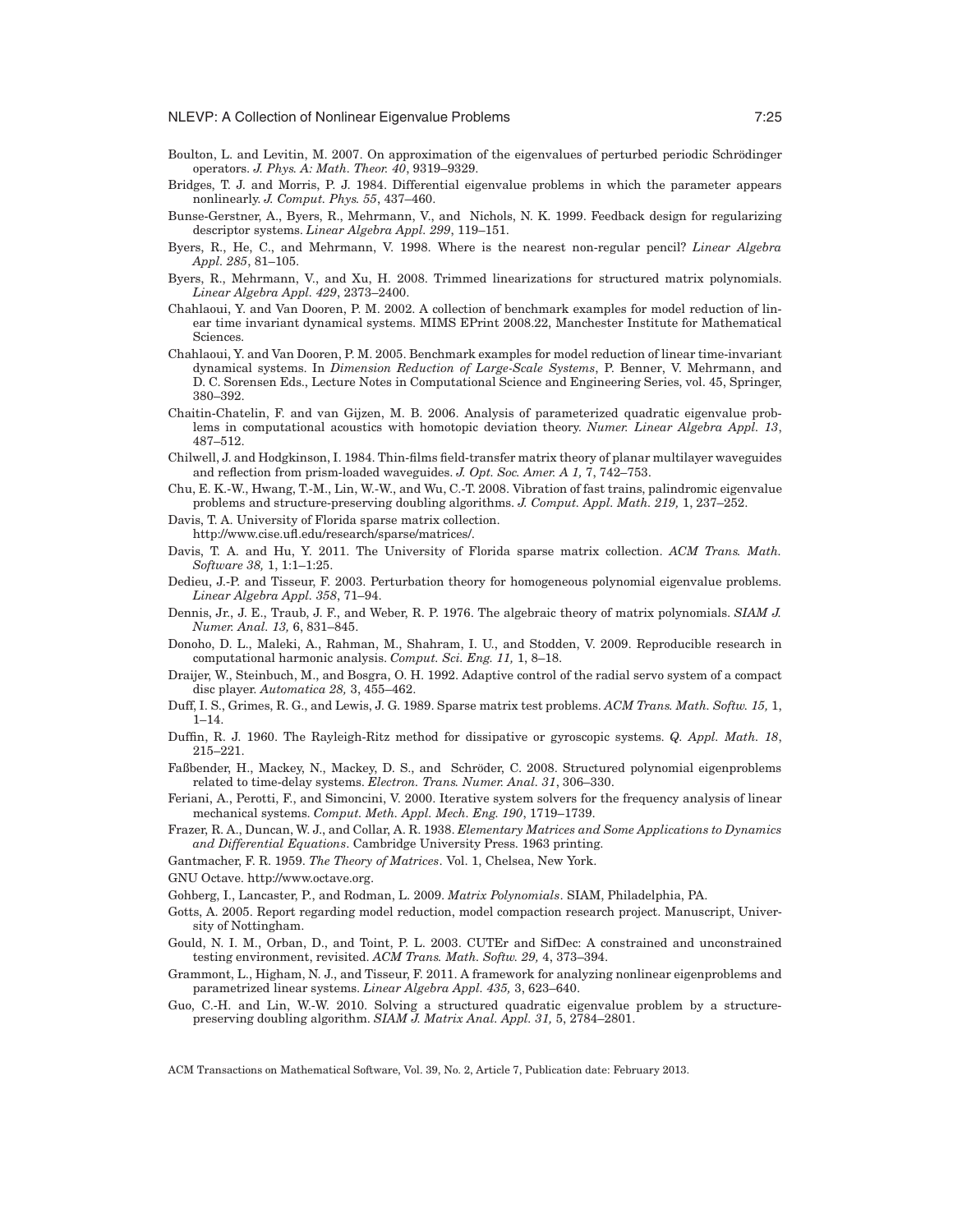- Guo, C.-H., Higham, N. J., and Tisseur, F. 2009a. Detecting and solving hyperbolic quadratic eigenvalue problems. *SIAM J. Matrix Anal. Appl. 30,* 4, 1593–1613.
- Guo, C.-H., Higham, N. J., and Tisseur, F. 2009b. An improved arc algorithm for detecting definite Hermitian pairs. *SIAM J. Matrix Anal. Appl. 31,* 3, 1131–1151.
- Hadeler, K. P. 1967. Mehrparametrige und nichtlineare Eigenwertaufgaben. *Arch. Rational Mech. Anal. 27,* 4, 306–328.
- Hammarling, S., Munro, C. J., and Tisseur, F. 2011. An algorithm for the complete solution of quadratic eigenvalue problems. MIMS EPrint 2011.86, Manchester Institute for Mathematical Sciences. *ACM Trans. Math. Softw.* (To appear).
- Harari, I., Grosh, K., Hughes, T. J. R., Malhotra, M., Pinsky, P. M., Steward, J. R., and Thompson, L. L. 1996. Recent developments in finite element methods for structural acoustics. *Arch. Comput. Meth. Eng. 3,* 2-3, 131–309.
- Higham, D. J. and Higham, N. J. 2005. *MATLAB Guide* 2nd Ed. SIAM, Philadelphia, PA.
- Higham, N. J. 1991. Algorithm 694: A collection of test matrices in MATLAB. *ACM Trans. Math. Softw. 17,* 3, 289–305.
- Higham, N. J. 2008. *Functions of Matrices: Theory and Computation*. SIAM, Philadelphia, PA.
- Higham, N. J. and Kim, H.-M. 2000. Numerical analysis of a quadratic matrix equation. *IMA J. Numer. Anal. 20,* 4, 499–519.
- Higham, N. J. and Tisseur, F. 2002. More on pseudospectra for polynomial eigenvalue problems and applications in control theory. *Linear Algebra Appl.* 351–352, 435–453.
- Higham, N. J., Mackey, D. S., Tisseur, F., and Garvey, S. D. 2008. Scaling, sensitivity and stability in the numerical solution of quadratic eigenvalue problems. *Int. J. Numer. Methods Eng. 73,* 3, 344–360.
- Higham, N. J., Mackey, D. S., and Tisseur, F. 2009. Definite matrix polynomials and their linearization by definite pencils. *SIAM J. Matrix Anal. Appl. 31,* 2, 478–502.
- Hilliges, A. 2004. Numerische Lösung von quadratischen Eigenwertproblemen mit Anwendung in der Schienendynamik. Diplomarbeit, TU Berlin.
- Hilliges, A., Mehl, C., and Mehrmann, V. 2004. On the solution of palindromic eigenvalue problems. In *Proceedings of the European Congress on Computational Methods in Applied Sciences and Engineering (ECCOMAS'04)*, P. Neittaanmäki, T. Rossi, S. Korotov, E. Oñate, J. Périaux, and D. Knörzer Eds., http://www.mit.jyu.fi/eccomas2004/proceedings/proceed.html.
- Huang, T.-M., Lin, W.-W., and Qian, J. 2008. Structure-preserving algorithms for palindromic quadratic eigenvalue problems arising from vibration of fast trains. *SIAM J. Matrix Anal. Appl. 30,* 4, 1566–1592.
- Huang, X., Bai, Z., and Su, Y. 2010. Nonlinear rank-one modification of the symmetric eigenvalue problem. *J. Comput. Math. 28,* 2, 218–234.
- Ipsen, I. C. F. 2004. Accurate eigenvalues for fast trains. *SIAM News 37,* 9, 1–2.
- Itoh, T. 1973. Damped vibration mode superposition method for dynamic response analysis. *Earthquake Eng. Struct. Dyn. 2*, 47–57.
- Jarlebring, E. 2008. The spectrum of delay-differential equations: Numerical methods, stability and perturbation. Ph.D. thesis, TU Braunschweig, Institut Computational Mathematics, Carl-Friedrich-Gauß-Fakultät, 38023 Braunschweig, Germany.
- Jarlebring, E. 2012. Convergence factors of Newton methods for nonlinear eigenvalue problems. *Linear Algebra Appl. 436*, 10, 3943–3953.
- Jarlebring, E. and Michiels, W. 2010. Invariance properties in the root sensitivity of time-delay systems with double imaginary roots. *Automatica 46*, 1112–1115.
- Jarlebring, E. and Michiels, W. 2011. Analyzing the convergence factor of residual inverse iteration. *BIT 51,* 4, 937–957.
- Jarlebring, E., Michiels, W., and Meerbergen, K. 2010. A linear eigenvalue algorithm for the nonlinear eigenvalue problem. Rep. TW580, Katholieke Universiteit Leuven, Heverlee, Belgium.
- Kaufman, L. 2006. Eigenvalue problems in fiber optic design. *SIAM J. Matrix Anal. Appl. 28,* 1, 105–117.
- Kowalski, T. R. 2000. Extracting a few eigenpairs of symmetric indefinite matrix pencils. Ph.D. thesis, Department of Mathematics, University of Kentucky.
- Kublanovskaya, V. N. 1999. Methods and algorithms of solving spectral problems for polynomial and rational matrices. *J. Math. Sci. 96,* 3, 3085–3287.
- Kukelova, Z., Bujnak, M., and Pajdla, T. 2008. Polynomial eigenvalue solutions to the 5-pt and 6-pt relative pose problems. In *Proceedings of the 19th British Machine Vision Conference (BMVC'08)*, M. Everingham, C. Needham, and R. Fraile Eds., Vol. 1, 565–574.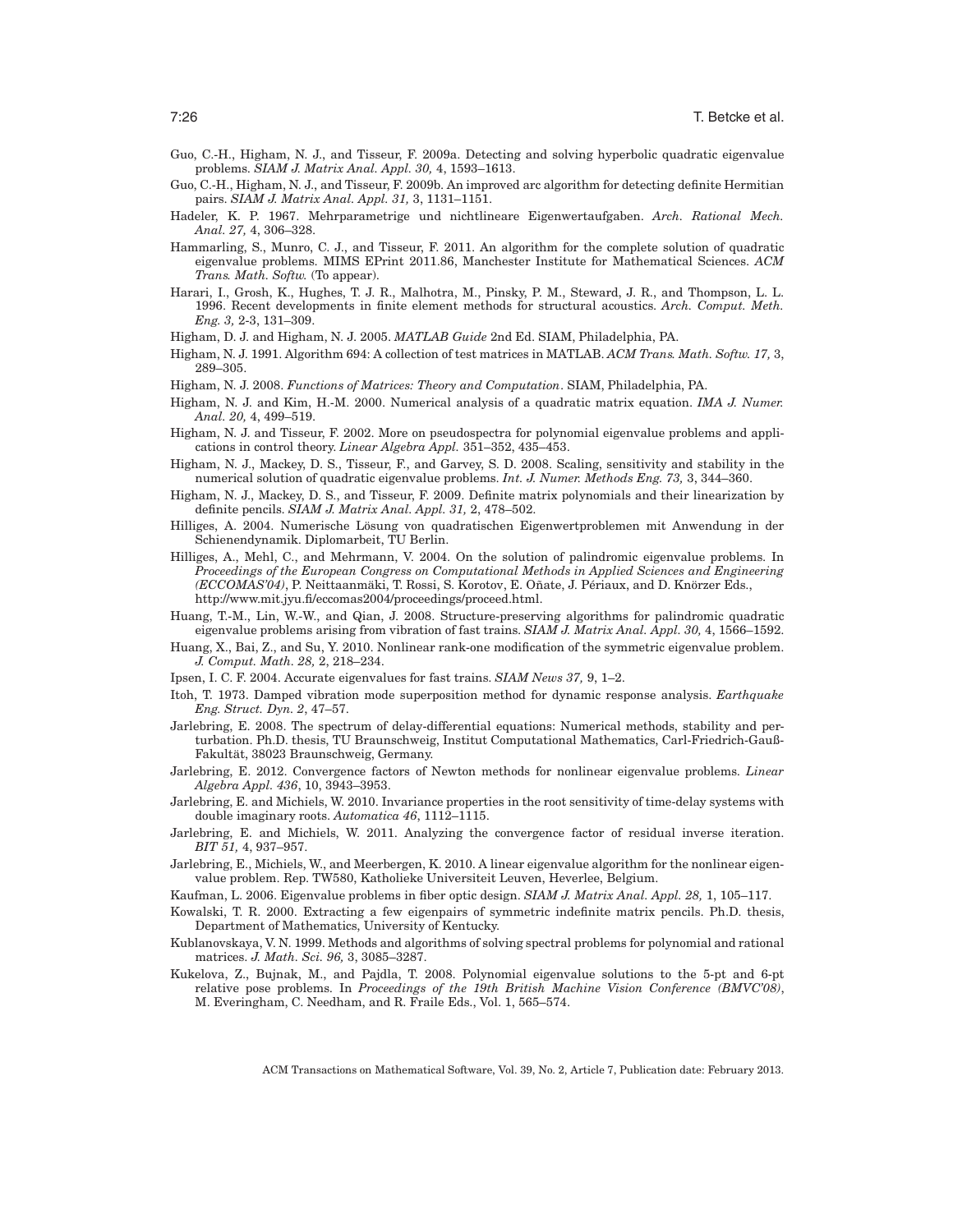Kukelova, Z., Bujnak, M., and Pajdla, T. 2011. Polynomial eigenvalue solutions to minimal problems in computer vision. *IEEE Trans. Pattern Anal. Mach. Intell. 33,* 12.

Lancaster, P. 1966. *Lambda-Matrices and Vibrating Systems*. Pergamon Press, Oxford, UK.

- Lancaster, P. and Rózsa. 1996. The spectrum and stability of a vibrating rail supported by sleepers. *Comput. Math. Appl. 31,* 4/5, 201–213.
- Lancaster, P. and Zaballa, I. 2009. Diagonalizable quadratic eigenvalue problems. *Mech. Syst. Sig. Process. 23,* 4, 1134–1144.
- LeVeque, R. J. 2009. Python tools for reproducible research on hyperbolic problems. *Comput. Sci. Eng. 11,* 1, 19–27.
- Liao, B.-S. 2007. Subspace projection methods for model order reduction and nonlinear eigenvalue computation. Ph.D. thesis, Department of Mathematics, University of California at Davis.
- Mackey, D. S., Mackey, N., Mehl, C., and Mehrmann, V. 2006. Structured polynomial eigenvalue problems: Good vibrations from good linearizations. *SIAM J. Matrix Anal. Appl. 28,* 4, 1029–1051.

Manocha, D. 1994. Solving systems of polynomial equations. *IEEE Comput. Graphics Appl. 14,* 2, 46–55.

Markus, A. S. 1988. *Introduction to the Spectral Theory of Polynomial Operator Pencils*. American Mathematical Society, Providence, RI.

Matrix Market. http://math.nist.gov/MatrixMarket/.

- Mehrmann, V. and Voss, H. 2004. Nonlinear eigenvalue problems: A challenge for modern eigenvalue methods. *GAMM-Mitteilungen (GAMM-Reports) 27*, 121–152.
- Mehrmann, V. and Watkins, D. 2002. Polynomial eigenvalue problems with Hamiltonian structure. *Electron. Trans. Numer. Anal. 13*, 106–118.
- Meijaard, J. P., Papadopoulos, J. M., Ruina, A., and Schwab, A. L. 2007. Linearized dynamics equations for the balance and steer of a bicycle: A benchmark and review. *Proc. Roy. Soc. London Ser. A 463,* 2084, 1955–1982.

Mesirov, J. P. 2010. Accessible reproducible research. *Science 327*, 415–416.

- Mičušík, K. B. and Pajdla, T. 2003. Estimation of omnidirectional camera model from epipolar geometry. In *Peoceedings of the IEEE Conference on Computer Vision and Pattern Recognition (CVPR'03)*. IEEE.
- Mičušík, K. B. and Pajdla, T. 2010. Simultaneous surveillance camera calibration and foot-head homology estimation from human detections. In *Proceedings of the IEEE Conference on Computer Vision and Pattern Recognition*.
- Orszag, S. A. 1971. Accurate solution of the Orr–Sommerfeld stability equation. *J. Fluid Mech. 50,* 4, 689–703.
- Petráček, J. and Singh, K. 2002. Determination of leaky modes in planar multilayer waveguides. *IEEE Photonics Technol. Lett. 14,* 6, 810–812.
- Ruhe, A. 1973. Algorithms for the nonlinear eigenvalue problem. *SIAM J. Numer. Anal. 10*, 674–689.
- Solov'ëv, S. I. 2006. Preconditioned iterative methods for a class of nonlinear eigenvalue problems. *Linear Algebra Appl. 415*, 210–229.
- Stowell, D. 2010. Computing eigensolutions for singular Sturm-Liouville problems in photonics. Ph.D. thesis, AAI3404032, Southern Methodist University.
- Stowell, D. and Tausch, J. 2010. Variational formulation for guided and leaky modes in multilayer dielectric waveguides. *Comm. Comput. Phys. 7,* 3, 564–579.
- Su, Y. and Bai, Z. 2011. Solving rational eigenvalue problems via linearization. *SIAM J. Matrix Anal. Appl. 32,* 1, 201–216.
- Taylor, A. and Higham, D. J. 2009. CONTEST: A controllable test matrix toolbox for MATLAB. *ACM Trans. Math. Softw. 35,* 4, 26:1–26:17.
- Thaller, B. 1992. *The Dirac Equation*. Springer-Verlag, Berlin.
- Tisseur, F. 2000. Backward error and condition of polynomial eigenvalue problems. *Linear Algebra Appl. 309*, 339–361.
- Tisseur, F. and Higham, N. J. 2001. Structured pseudospectra for polynomial eigenvalue problems, with applications. *SIAM J. Matrix Anal. Appl. 23,* 1, 187–208.
- Tisseur, F. and Meerbergen, K. 2001. The quadratic eigenvalue problem. *SIAM Rev. 43,* 2, 235–286.
- Tisseur, F., Garvey, S. D., and Munro, C. 2011. Deflating quadratic matrix polynomials with structure preserving transformations. *Linear Algebra Appl. 435,* 3, 464–479.
- Tokar, M. Z., Kelly, F. A., and Loozen, X. 2005. Role of thermal instabilities and anomalous transport in threshold of detachment and mulitfacetted asymmetric radiation from the edge (MARFE). *Phys. Plasmas 12,* 052510.